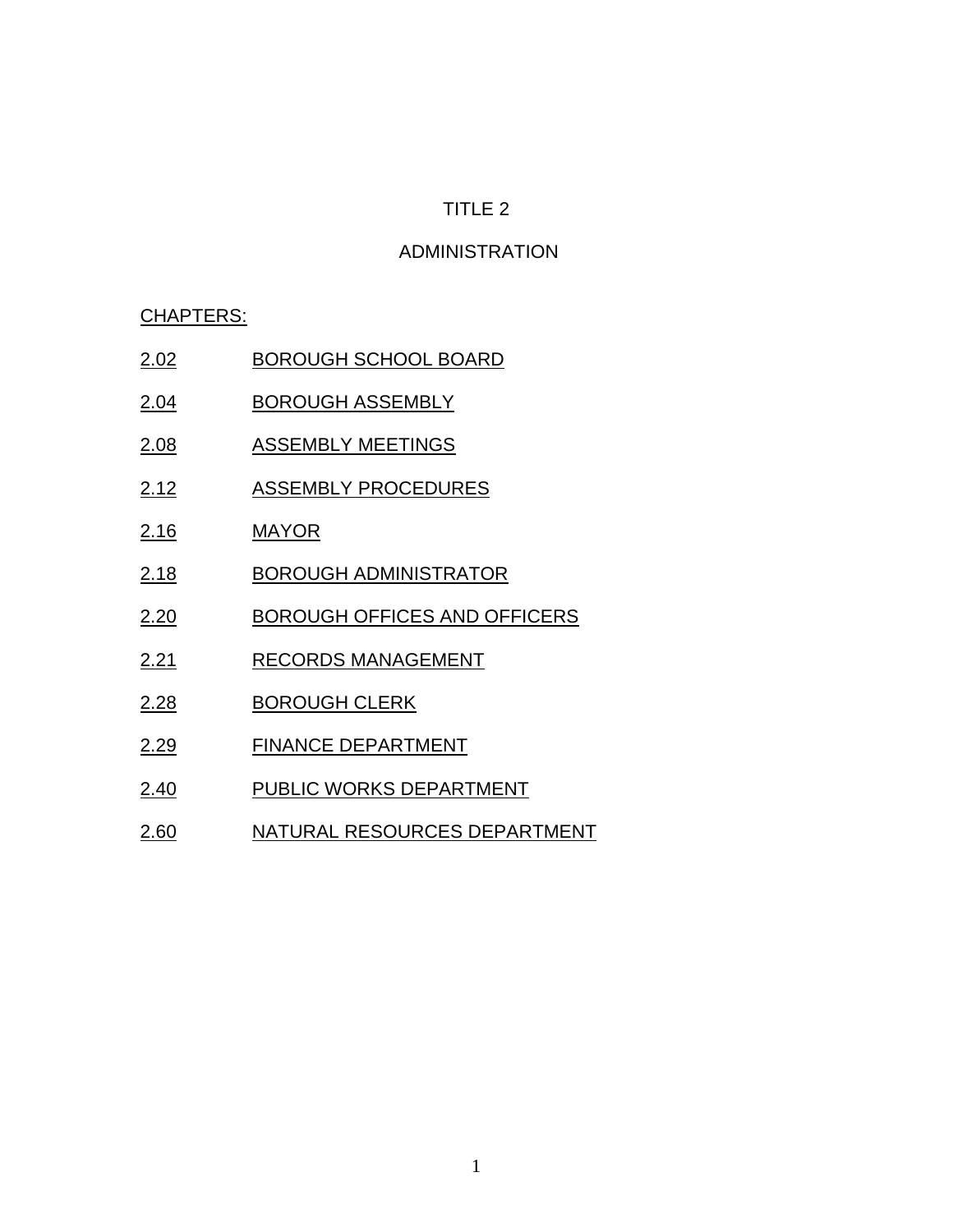# ADMINISTRATION

# Chapter 2.02 -- Borough School Board

# **Section:**

| 2.02.010 | School Board Composition and Apportionment. |
|----------|---------------------------------------------|
| 2.02.020 | <b>School Board Elections.</b>              |
| 2.02.030 | <b>Financial Disclosure</b>                 |

### **2.02.010 School Board Composition and Apportionment.**

The School Board shall consist of seven members, elected to seats identified as seats A-G, who are elected at large by the qualified voters of the Borough.

(Ord 14-04 (Amended 07-09), Sec. 2.02.010, part, 1987)

# **2.02.020 School Board Elections.**

The Borough Code Title 4 governing elections is applicable to all School Board elections.

(Ord. 14-04 (Amended Ord. 07-09), Sec. 2.02.020)

#### **2.02.030 Financial Disclosure**

- A. Aleutians East Borough School Board members shall submit a financial and business disclosure form in accordance with and as required by Chapter 1.28.
- B. Participation in all borough governmental activities without the required disclosure by School board members is prohibited.

(Ord. 14-04 (Amended Ord. 12-03), Sec. 2.02.030)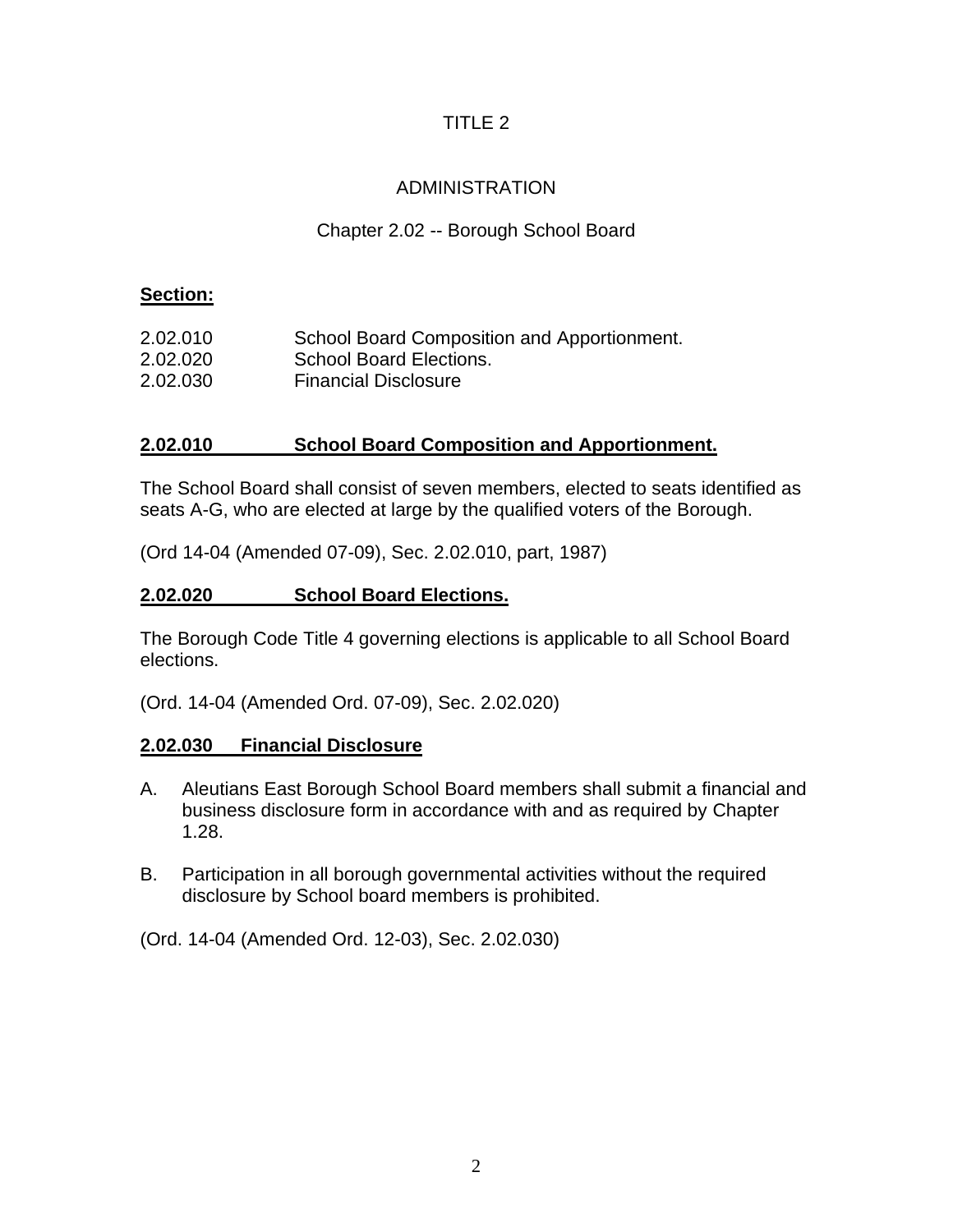# ADMINISTRATION

# Chapter 2.04 -- Borough Assembly

### **Sections:**

| 2.04.010 | Borough Assembly--Composition and Apportionment       |
|----------|-------------------------------------------------------|
| 2.04.020 | Qualifications of Assembly and School Board Members.  |
| 2.04.030 | Election of Assembly and School Board Members--Terms. |
| 2.04.040 | Compensation of Assembly Members.                     |
| 2.04.048 | Declaration of Vacancy.                               |
| 2.04.050 | Filling a Vacancy.                                    |
| 2.04.060 | <b>Advisory Members.</b>                              |
| 2.04.070 | <b>Financial Disclosure</b>                           |
|          |                                                       |

# **2.04.010 Borough Assembly -- Composition and Apportionment.**

The Assembly shall consist of seven members, elected to seats, identified as Seat A-G, elected at large by the qualified voters of the Borough.

(Ord. 14-04 (Amended Ord. 07-08), Sec. 2.04.010, part, 1987)

# **2.04.020 Qualifications of Assembly and School Board Members.**

The Assembly and school board members shall be qualified electors of the Borough, and shall have been a resident within the Borough for a minimum of one (1) year prior to holding office. An Assembly or school board member who ceases to be eligible to be a Borough voter immediately forfeits his office.

In order to prevent dual office holding, no Borough department heads are eligible to run for or serve on the Borough Assembly or the School Board while employed by the Borough as a department head. Borough department heads include: The Borough Administrator, the Borough Clerk, the Borough Attorney, the Borough Maintenance Director, the Natural Resources Department Director and the Finance Director.

(Ord. 22-03 (Amended Ord. 14-04), Sec. 2.04.020, part, 1987)

# **2.04.030 Election of Assembly Members -- Terms**.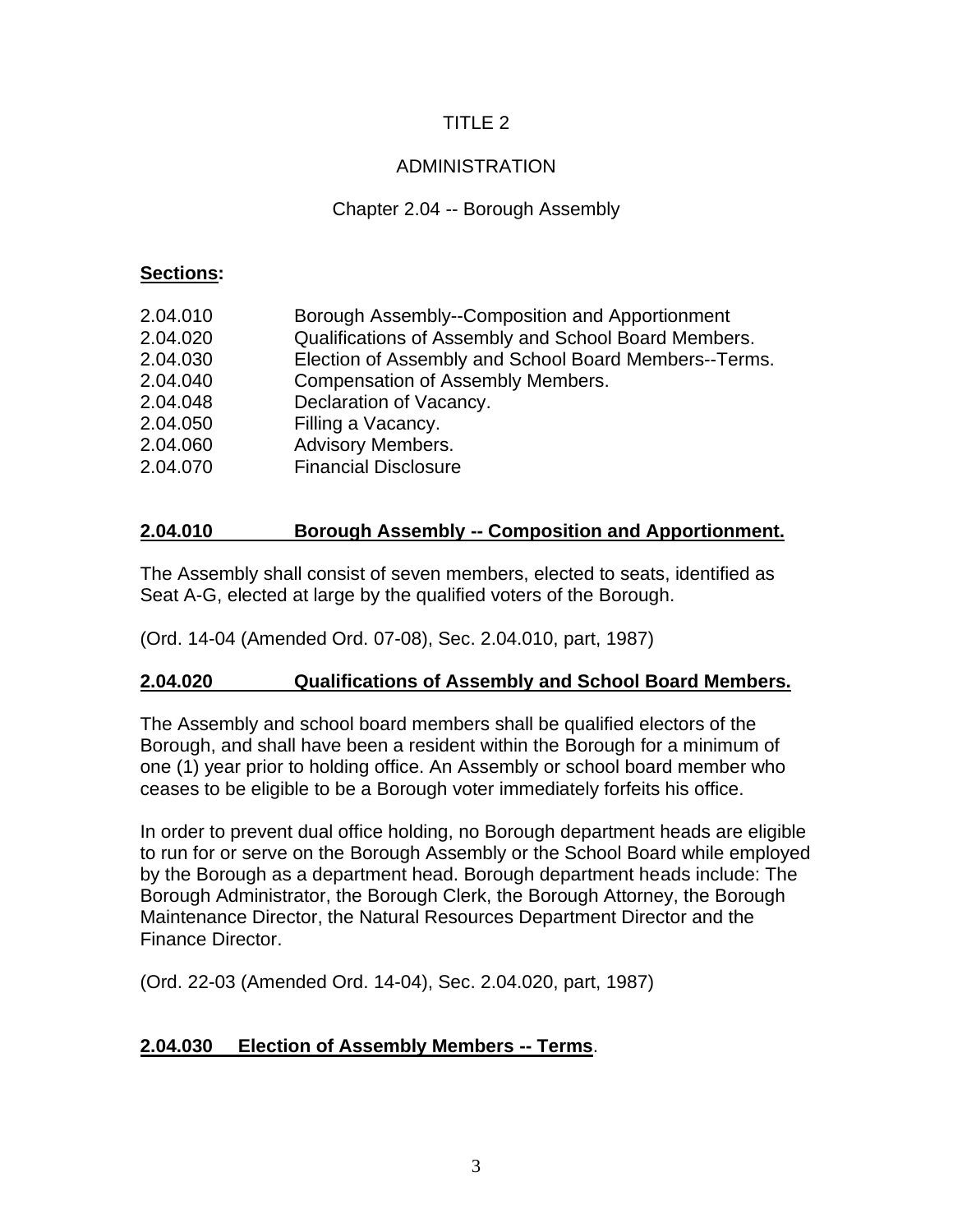- A. An election is held annually on the first Tuesday of October, to choose Assembly and school board members for three year terms and until their successors are elected and have qualified. In the event that a new form of representation is adopted, upon certification of the results, the Assembly and school board members elected at such election shall determine by lot the length of the terms of office so that the terms of two (2) members shall be for one (1) year, the terms of two (2) members shall be for two (2) years, and the term of three (3) members shall be for three (3) years, resulting in staggered terms of office for all members subsequently elected.
- B. The regular term of office begins on the first Monday following the certification of the election.
- C. The Assembly may provide by ordinance for different terms not to exceed three (3) years, except that the current term of incumbent Assembly members may not be altered.
- Ord. 14-04 (Amended Ord. 07-08), Sec. 2.04.030, part, 1987)

### **2.04.040 Compensation of Assembly Members.**

Each member of the Assembly shall receive a meeting fee of three hundred dollars for each meeting day of the Assembly attended, including Board of Equalization and Board of Adjustment meetings attended. The meeting fee shall be paid monthly and shall be subject to all taxes and withholdings, including deductions for the Public Employee's Retirement System (PERS), if applicable.

(Ord. 14-04 (Amended Ord. 02-12), Sec. 2.04.040, part, 1987)

#### **2.04.048 Declaration of Vacancy.**

- A. An Assembly seat becomes vacant for any reason set out in AS 29.20.170 upon a declaration of vacancy by the Assembly by resolution.
- B. Prior to the adoption of a resolution declaring a vacancy, the Assembly shall hold a hearing on the question of whether to declare the seat vacant and shall give two weeks' notice of the date, time, place and purpose of the hearing to the Assembly member holding the seat. If the reason for the proposed declaration of vacancy is the mental inability of the Assembly member to perform the duties of office, notice shall be given to the Assembly member and, if possible, to a person responsible either for the care or for the affairs of the Assembly member. The Assembly member may be represented at the hearing by an attorney and may present such evidence and sworn oral and written testimony as is relevant.
- C. If the declaration of vacancy is because the Assembly member no longer physically resides in the Borough, there is a rebuttable presumption the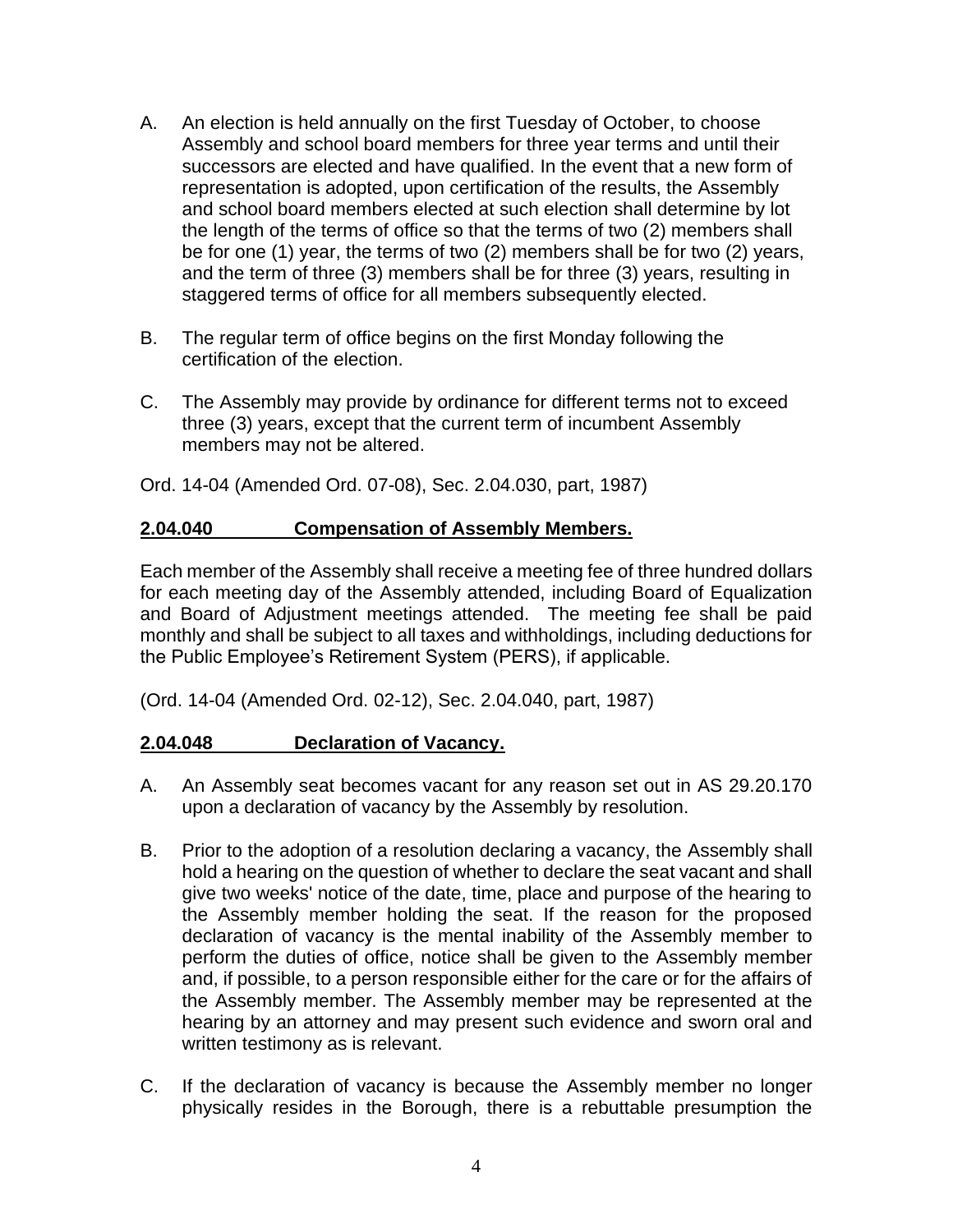Assembly member no longer physically resides in the Borough if it is shown that the Assembly member has established a place of residence outside the Borough and has resided outside the Borough for 90 or more consecutive or nonconsecutive days during the immediately preceding 6 month period without first having obtained a determination by the Assembly that unusual circumstances exist that justify both the temporary establishment of such a residence and the physical presence of the person outside the Borough. In determining whether an Assembly member has established a residence outside the Borough the Assembly may consider such things as:

- 1. Where the Assembly member or a member of the Assembly member's household owns residential property that the Assembly member occupies.
- 2. Where and for what term the Assembly member leases or rents and resides at nontransient residential property.
- 3. Whether and where an Assembly member who lives aboard a vessel rents transient or permanent moorage.
- 4. The location and amount of time the Assembly member resides at residential property owned or rented by or made available for the Assembly member, including the location and time residing on a vessel.
- 5. The address to which the Assembly member's mail, other than advertising, is sent directly by the sender.
- 6. The physical location of motor vehicles and other goods owned by the Assembly member or that are owned by members of his or her household and regularly used by the Assembly member.
- 7. The places the Assembly member participates in activities of social clubs or other groups.
- 8. The places children of the household of the Assembly member attend school.
- 9. Other relevant factors.
- D. Resignation tendered by an Assembly member is unconditional and irrevocable. Upon submittal, the resignation shall be transmitted to the Assembly for consideration and action and cannot be withdrawn any time prior to consideration and action by the Assembly. (Ord. 14-04 (Amended Ord. 00-05), subsection 2.04.048(D)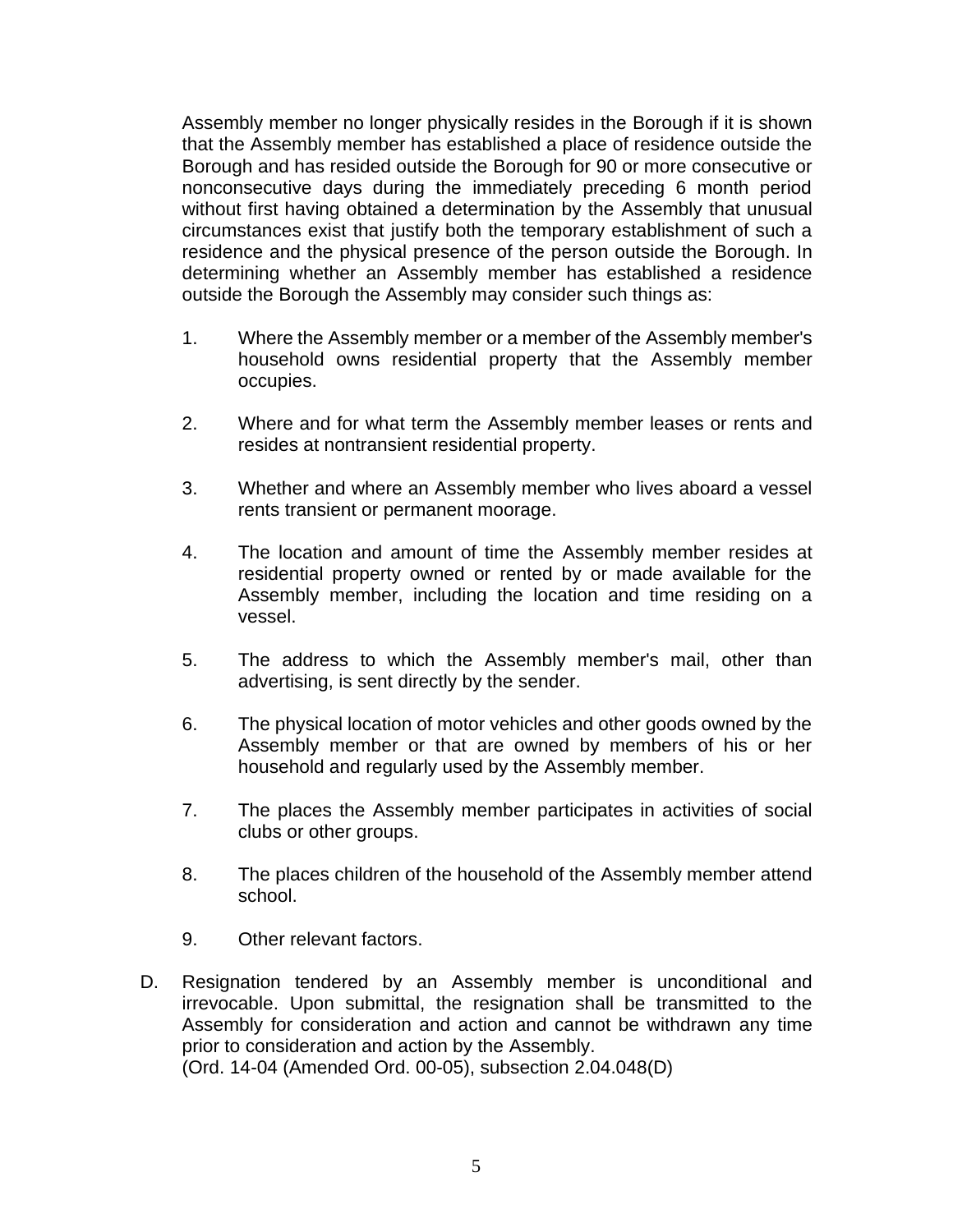The Assembly may find that an Assembly member no longer physically resides in the Borough whether or not the conditions for the rebuttable presumption are shown.

(Ord 14-04 (Amended Ord. 90-4), Sec. 2.04.048, part, 1987)

#### **2.04.050 Filling a Vacancy.**

If a vacancy occurs in the Assembly, the Assembly by vote of a majority of is remaining members shall designate a person to fill the vacancy within thirty days. (Ord. 14-04 (Amended Ord. 88-1), Sec. 2.04.050, part, 1987)

#### **2.04.060 Advisory Members.**

- A. There shall be advisory members appointed on the Assembly with the rights and responsibilities a set out in this section.
- B. There shall be one for each of the communities in the Borough, which are without an Assembly member residing in its respective community.
- C. The term of an advisory member is one year and begins on January  $1<sup>st</sup>$  of each year. A person appointed holds office until a successor has been appointed and seated.
- D. Advisory members may attend all Assembly meetings, work sessions, committee of the whole meeting and subcommittee meetings; except, an advisory member may not attend executive sessions except upon adoption by the Assembly or committee of the motion to permit the advisory members to attend the executive session.
- E. Advisory members may participate in the discussion of any matter that comes before the Assembly or committee, but may not move or second items during an Assembly meeting. Advisory Members may cast advisory votes on all matters except those subject to executive session discussions. Advisory votes shall not affect the outcome of a vote, but shall be recorded in the minutes.

Ord 18-09 (amended Ord. 14-04), Sec. 2.04.060(E), part, 1987

F. Only a person appointed under this section may participate in Assembly meetings as an advisory member. An advisory member may not serve as a proxy or substitute for a regular member of the Assembly unless appointed or elected to fill an Assembly vacancy. Upon such election or appointment to a vacancy, the advisory seat held by that person becomes vacant.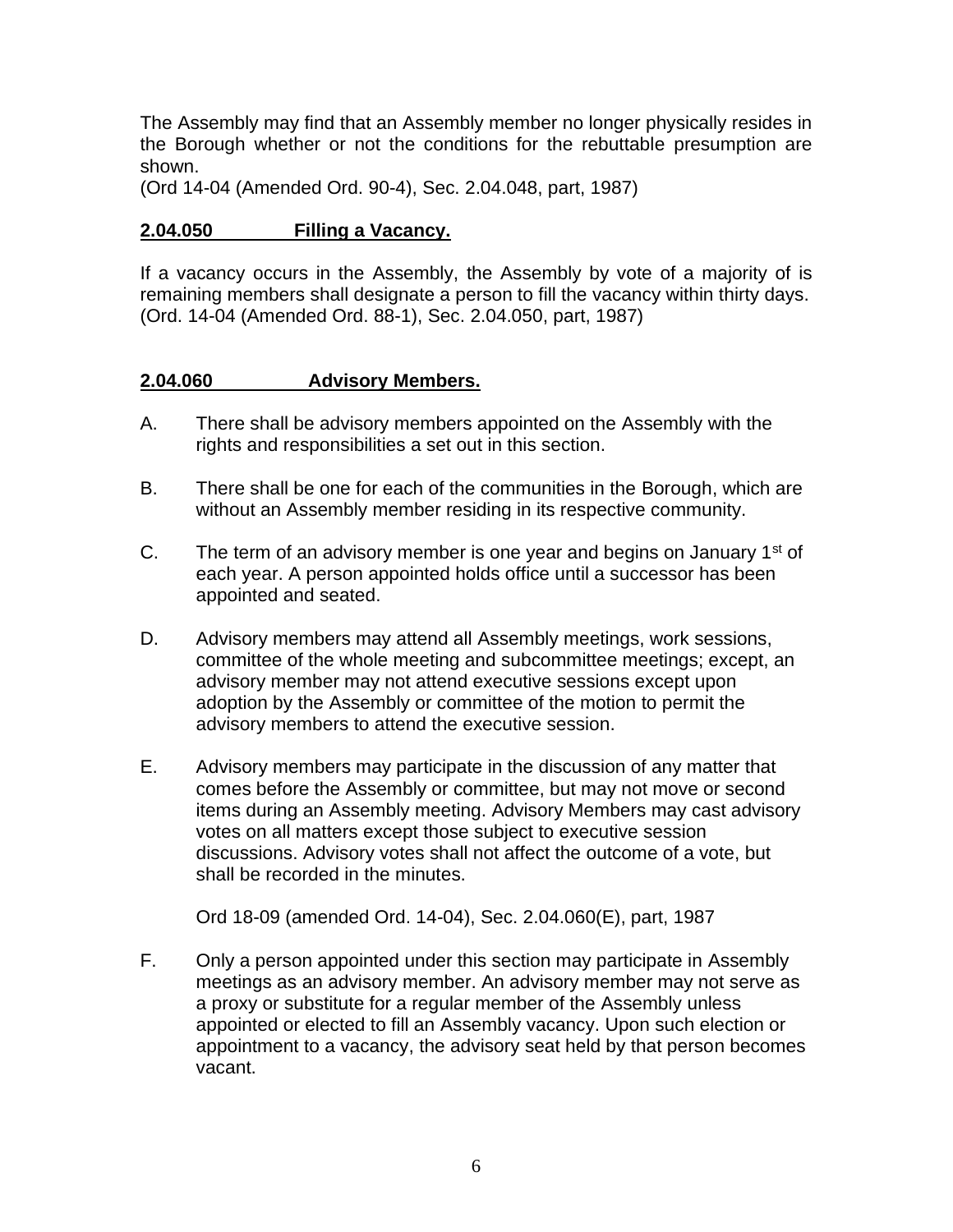- G. If an advisory member clearly expresses a position for or against a proposition, the minutes of the meeting shall reflect the position expressed.
- H. Advisory members will receive per diem, reimbursement and payments in lieu as may be provided for Assembly members.
- I. The presence or absence of an advisory member at an Assembly meeting, the existence of a vacancy in an advisory member seat, and an act or admission of an advisory member shall have no effect on any action of the Borough. An advisory member has no authority to act on behalf of the Borough and the meeting of advisory members does not constitute a meeting of the Assembly or any other body of the Borough for any purpose.
- J. Advisory members shall be governed by the same rules as elected members concerning meeting attendance as provided for in Chapter 2.20 and other applicable ordinances.
- K. The Assembly may appoint a student representative on the assembly as an advisory member. The mayor shall nominate one or more students for the assembly to consider for the appointment on a school calendar basis, with a term of one year beginning September 1. No student representative may serve more than a single one-year term; and no student will be compensated with meeting fees. The position shall be open to all Aleutians East Borough School District high school students, grades 9 through 12. Nominations shall be made by submission of letters of interest to their high school student council and principal. The student council shall nominate a student to be submitted to the mayor, with approval from their high school principal. The student representative may not move or second items during an Assembly Meeting. The student may cast advisory votes on all matters except those subject to executive session discussions. The Advisory votes shall not affect the outcome of a vote. Advisory votes shall be recorded in the minutes. (Ord 18-09, New Section 2.04.060(K) )
- L. In order to prevent dual office holding, no Borough department heads are eligible to serve as an appointed advisory member on the Assembly while employed by the Borough as a department head. Borough departments heads include: the Borough Administrator, the Borough Clerk, the Borough Attorney, the Borough Maintenance Director, the Natural Resources Department Director and the Finance Director.

(Ord. 22-03 (Amended Ord. 14-04), Sec. 2.04.060, part, 1987)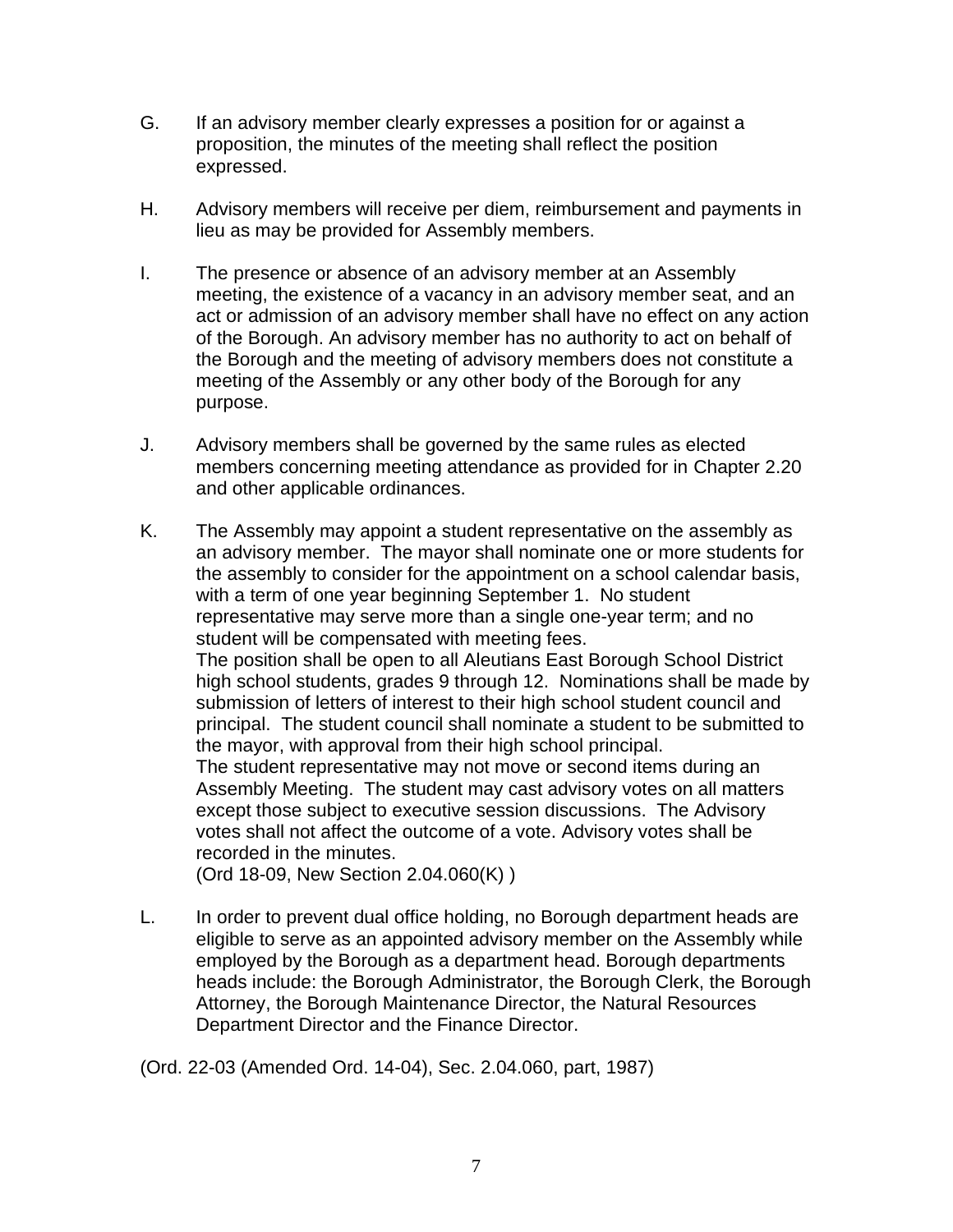## **2.04.070 Financial Disclosure.**

- A. Aleutians East Borough Assembly members shall submit a financial and business disclosure form in accordance with and as required by Chapter 1.28.
- B. Participation in all borough governmental activities without the required disclosure by Assembly members is prohibited.

(Ord. 14-04 (Amended Ord. 12-03), New Sec. 2.04.070)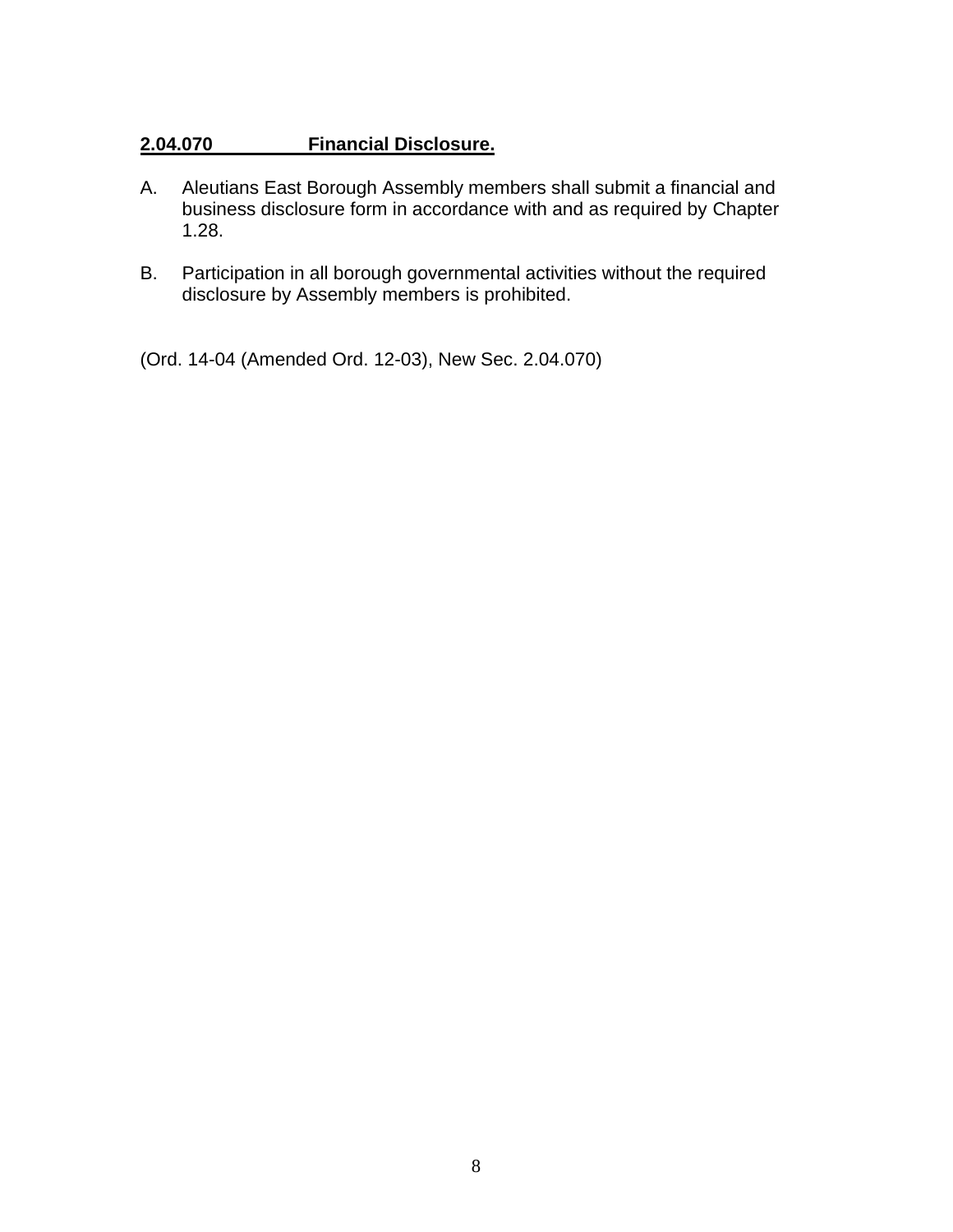### ADMINISTRATION

#### Chapter 2.08 - Assembly Meetings

#### **Sections**:

| 2.08.010 | Regular Assembly Meetings.                     |
|----------|------------------------------------------------|
| 2.08.020 | Special Meetings.                              |
| 2.08.030 | Meetings - Location Change.                    |
| 2.08.040 | Rescheduling of Meetings - Authority of Mayor. |
| 2.08.050 | <b>Executive Sessions.</b>                     |
| 2.08.060 | Absences.                                      |
|          |                                                |

#### **2.08.010 Regular Assembly Meetings.**

- A. All regular meetings of the Assembly shall be held on the second Thursday of each month at 3:00 p.m.
- B. The regular place of Assembly meetings shall be at the Borough office at Sand Point, Alaska. In order to give the public a greater opportunity to attend and participate in meetings of the Borough Assembly, the Assembly may hold regular and special meetings in public locations throughout the Borough other than at the regular meeting place. When the Assembly determines to hold a meeting at a date, time or place other than the regular place, the Borough Clerk shall give notice of such meeting. The notice shall in accordance with the publication requirements of Sec. 1.12.010, at least three days prior to the scheduled meeting.
- C. All meetings of the Assembly, including work sessions and committee meetings, shall be public meetings. The public shall have reasonable opportunity to be heard at regular and special meetings of the Assembly.
- D. Audio/Video Conferencing: Attendance and participation of members of the Assembly at Assembly meetings may be by teleconference or video conference in public locations established within the Borough or in the Borough's Anchorage office. The public shall be given notice of teleconference or video conference locations and all materials that are to be considered at the meeting shall be made available at the locations if practicable.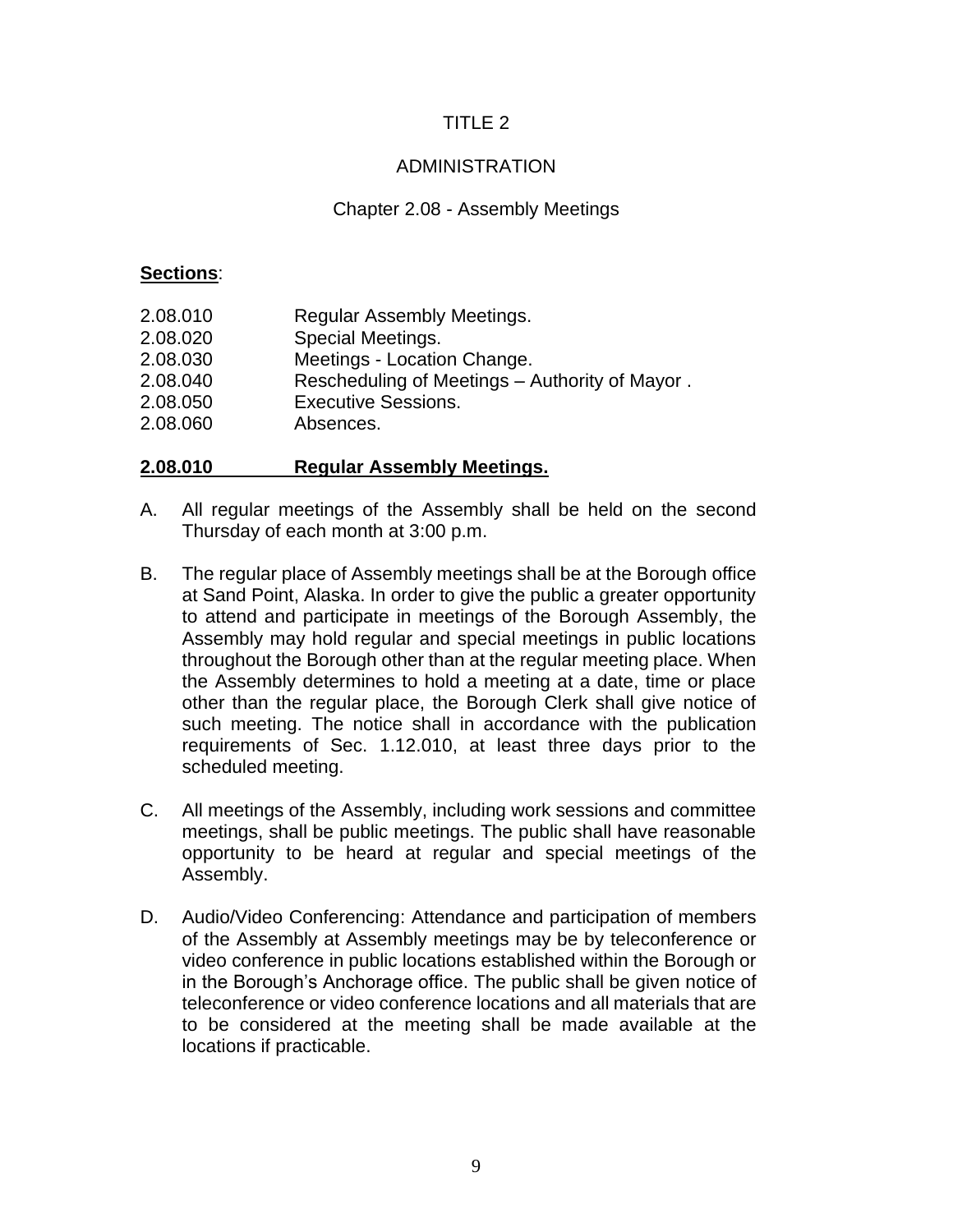E. Telephonic participation by Assembly members is not authorized during Assembly meetings when an Assembly member is physically absent from the Aleutians East Borough or unable to attend at the Borough's Anchorage office or is physically incapacitated except when a quorum is necessary to conduct business or an emergency meetings is necessary.

(Ord. 14-04 (Amended Ord. 08-02), Sec. 2.08.010, part, 1987)

# **2.08.020 Special meetings.**

- A. If a majority of the members of the Assembly are given at least 24 hours oral or written notice and reasonable efforts are made to notify all members, a special meeting of the Assembly may be held at the call of the Mayor or at least three members of the Assembly. Notice of the special meeting must be given orally or in writing to each Assembly member or written notice may be left at the member's usual place of business or residence. A special meeting may be conducted with less than 24 hours' notice if all members of the Assembly are present or if absent members have waived in writing the required notice. Waiver of notice may be made before or after the special meeting is held. A waiver of notice must be made part of the journal for the meeting. The location of special meetings shall be the same as for regular meetings unless the Assembly, at a regular or special meeting, determines that a special meeting will be held at a different place.
- B. The notice of special meeting must specify the time, place and subject matter of the meeting. If two members at the meeting object, an item of business that was not on or related to an item mentioned in the notice may not be acted on by the Assembly, however, such items may be discussed and scheduled for Assembly action at a future meeting.

(Ord. 14-04 (Amended Ord. 89-3), Sec. 2.08.020, part, 1987)

# **2.08.030 Meetings - Location Change.**

Notwithstanding the provisions of Sec. 2.08.010 or 2.08.020, if after having been lawfully Assembly in a location properly designated, the Assembly determines that a condition exists which renders such location unsuitable; it may recess the meeting and reconvene at a different location suitable to the needs of the Assembly. Prior to the recess the Assembly shall make known to those assembled for the meeting the location at which the meeting will be reconvened. In addition, a notice of the change of location must be posted at the place originally scheduled for the meeting.

(Ord. 14-04 (Amended Ord. 89-3), Sec. 2.08.030, part, 1987)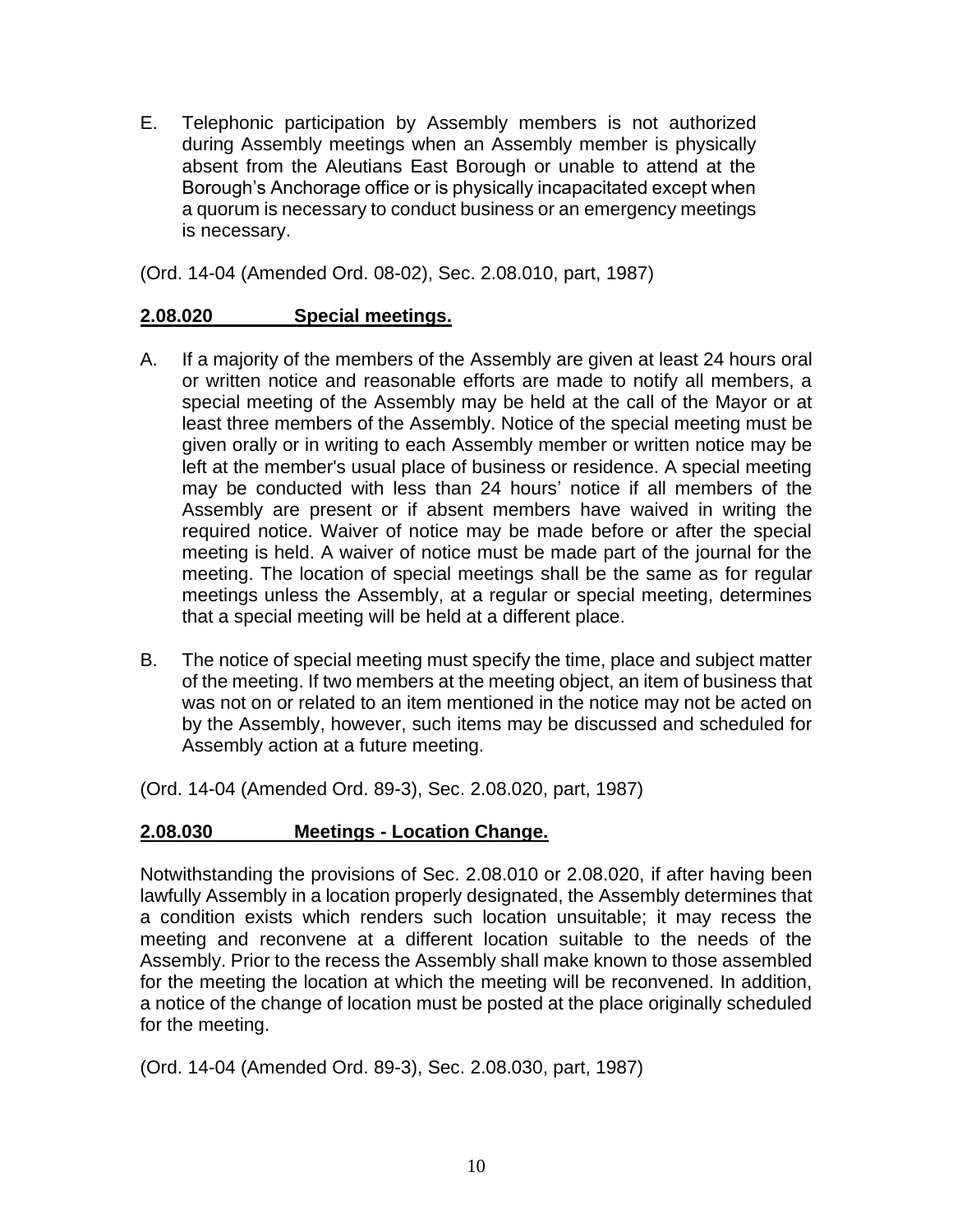#### **2.08.040 Rescheduling of Meetings - Authority of Mayor.**

If, prior to a regular or special meeting, the Mayor makes a written determination that:

- A. A quorum will not be present at the meeting;
- B. There will not be available information, documents or other materials or a person essential for the conduct of the meeting;
- C. A substantial number of members of the public who have attempted to get to the place of the meeting will be prevented from attending because of weather or transportation problems beyond their control; or,
- D. Other substantial and compelling reasons justify the postponement of the meeting;

The Mayor may postpone the meeting to a later time. Upon a postponement of a meeting under this section, the Mayor shall have posted in a conspicuous place at the main entrance of the building and on the door of the room in which the meeting was to have been held a notice of the postponement and the date and time to which the meeting in postponed. Similar notice shall be provided orally or in writing to each Assembly member. The Mayor shall also have a similar notice posted in a public place in each city and major community in the Borough, provided, failure to the notice required in this sentence posted in each city and major community does not affect the validity of postponed meeting. All matters acted upon by the Assembly at a postponed meeting shall be as valid as if such action had taken place at the originally scheduled meeting, but the date of such action shall be the date the action was actually taken.

(Ord. 14-04 (Amended Ord. 89-3), Sec. 2.08.040, part, 1987)

#### **2.08.050 Executive Session**.

- A. The following subjects may be discussed in an executive session:
	- 1. Matters that immediate knowledge of which would clearly have an adverse effect on the finances of the Borough or school district; or,
	- 2. Subjects that tend to prejudice the reputation and character of any person, provided the person may request a public discussion.
- B. The following shall be discussed in executive session when the best interests of the Borough requires: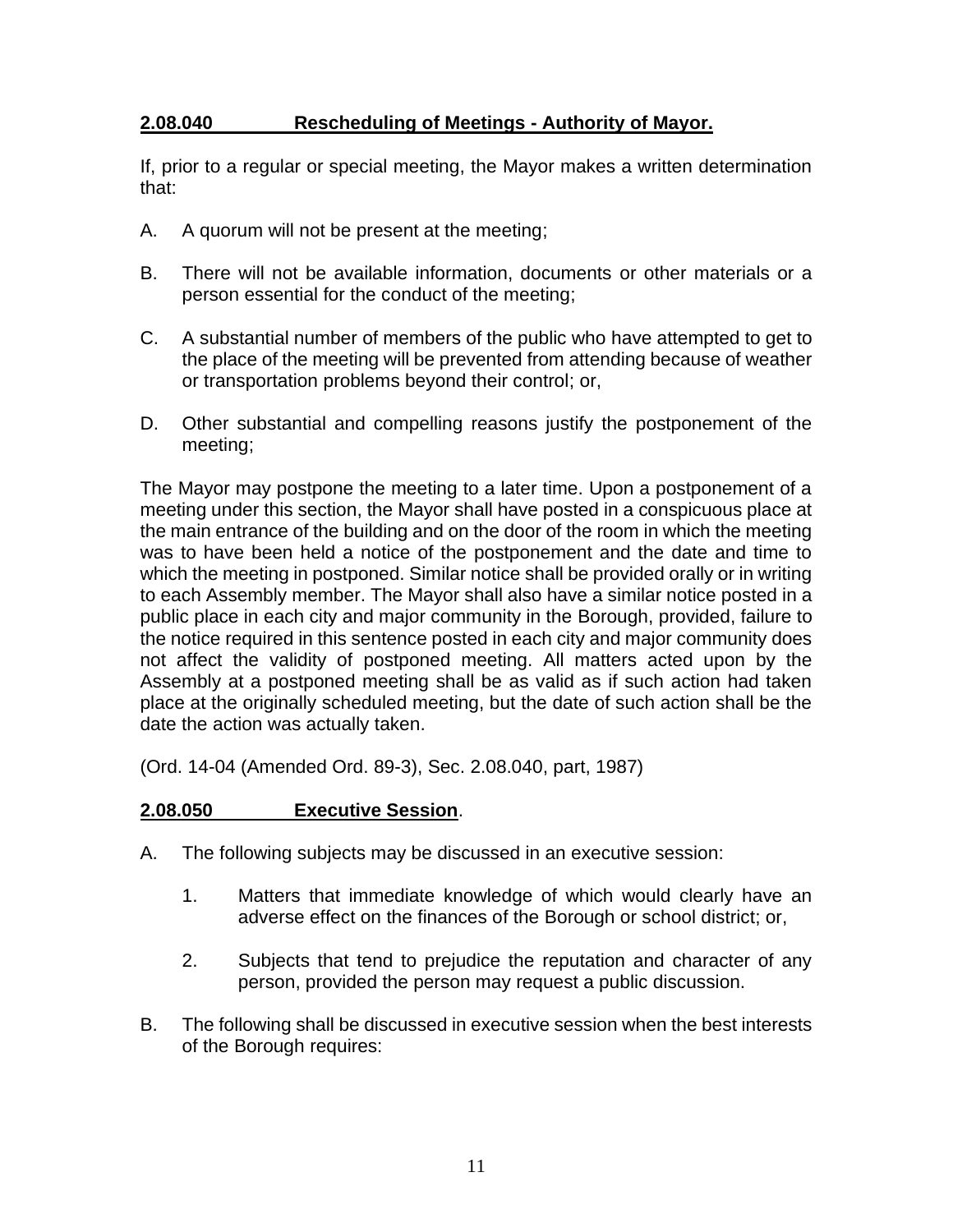- 1. Discussions of potential, threatened or pending suits, claims or governmental proceedings in which the Borough has an interest.
- 2. Discussions with legal counsel to the Borough.
- 3. Discussions of negotiations or other matters in which the public discussion of the possible strategy and positions of the Borough would be detrimental to the effectiveness of the Borough in such matters.
- C. The adoption of a motion to go into executive session for a purpose under subsection B constitutes a determination by the Assembly that the best interests of the Borough require such discussion in executive session.
- D. If subjects excepted by law or this section are to be discussed at a meeting, the meeting must first be convened as a public meeting and the question of holding an executive session to discuss excepted subjects shall be determined by a majority vote of the Assembly. No subjects may be considered at an executive session except those mentioned in the motion calling for the executive session unless auxiliary to the main question. No action may be taken at an executive session.

(Ord. 14-04 (Amended Ord. 89-3), Sec. 2.08.050, part, 1987)

## **2.08.060 Absences**.

No member may absent himself from any meeting of the Assembly except for good and sufficient reason.

(Ord. 14-04 (Amended Ord. 89-3), Sec. 2.08.060, part, 1987)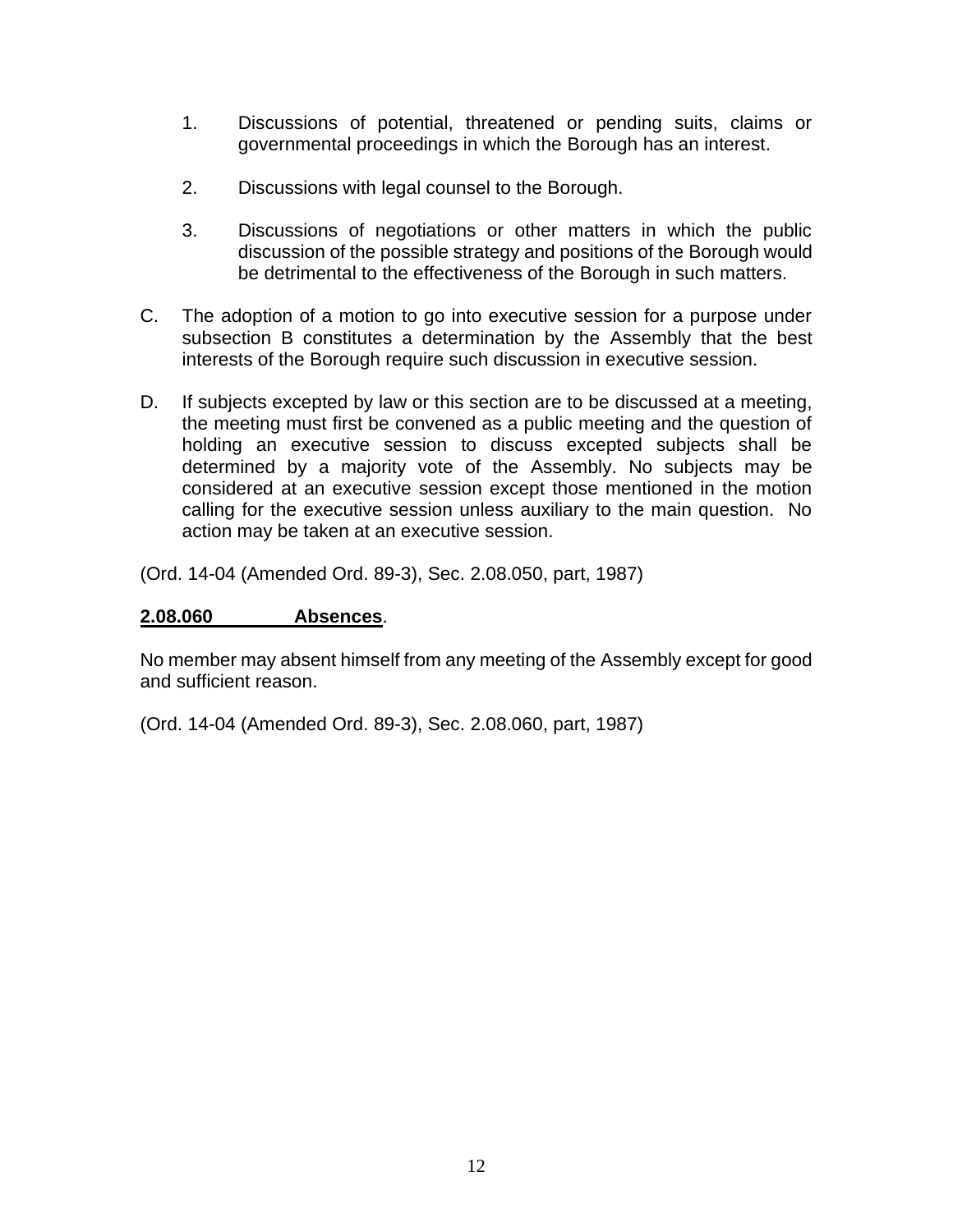### ADMINISTRATION

### Chapter 2.12 -- Assembly Procedures

#### **Sections**:

| 2.12.010<br>Presiding Officer.                        |  |
|-------------------------------------------------------|--|
| Meetings - Order of Business.<br>2.12.020             |  |
| 2.12.030<br>Agenda.                                   |  |
| Minutes.<br>2.12.040                                  |  |
| 2.12.050<br>Assembly Rules.                           |  |
| 2.12.060<br>Veto.                                     |  |
| 2.12.070<br>Duties of the Clerk at Assembly Meetings. |  |

#### **2.12.010 Presiding Officer**.

A. The Mayor shall be the Presiding Officer at meetings of the Assembly. He shall preserve order and decorum among the Assembly members, and is responsible for conduct of all meetings in compliance with the rules of the Assembly. He may at any time make such rules as he deems proper to preserve order among the spectators in the Borough Assembly chamber during sessions of the Assembly.

The Presiding Officer may speak to points of order in preference to other members, and shall decide all points of order, subject to appeal to the Assembly by motion duly seconded as herein provided. He may at any time call any member to the chair during any meeting, such substitution to discontinue when he elects to resume the chair and in no event beyond adjournment of the meeting at which such substitution is made.

B. In the temporary absence or disability of the Presiding Officer, any member of the Borough Assembly may call the Assembly to order at any duly called meeting to elect a president pro tempore from among its number and the president pro tempore shall exercise all the powers of chairman during such temporary absence or disability of the Presiding Officer and may also vote.

(Ord. 14-04 (Amended Ord. 88-1), Sec. 2.12.010, part, 1987)

#### **2.12.020 Meetings - Order of Business.**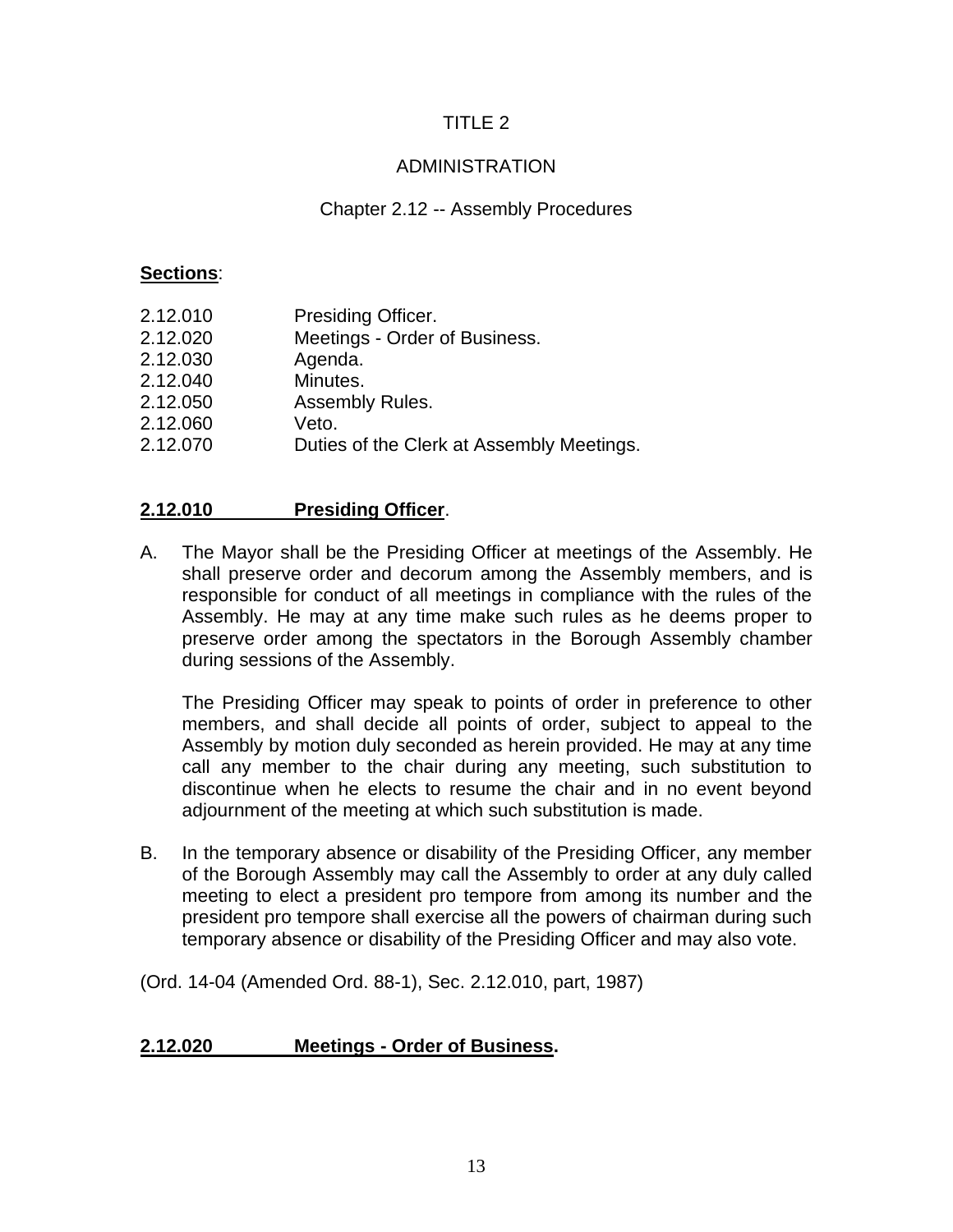At every regular meeting of the Borough Assembly the order of business shall be as follows:

- A. Call to Order;
- B. Invocation;
- C. Roll Call;
- D. Minutes of Previous Meeting;
- E. Communications and Appearance Requests;
- F. Consent Agenda;
- G. Hearings, Ordinances and Resolutions;
- H. Old Business;
- I. New Business;
- J. Administrator/Manager Reports;
- K. Audience Participation;
- L. Assembly Comments; and,
- M. Adjournment.

(Ord. 14-04 (Amended Ord. 92-06), Sec. 2.12.020, part, 1987)

#### **2.12.030 Agenda.**

- A. Regular and Special Assembly Meetings. All reports, communications, ordinances, resolutions, contract documents, or other matters to be submitted to the Assembly shall, at least seventy-two hours prior to each Assembly meeting, be delivered to the Borough clerk, whereupon the Mayor shall arrange a list of such matters according to the order of business. At least forty-eight hours in advance of the Assembly meeting, the Borough clerk shall furnish each member of the Assembly and the Mayor a copy of the same in packet form. Distribution shall be by electronic mail to each Assembly member's email address of record as well as by posting on the Borough's website. If distribution by electronic means is not available, distribution shall be by delivery in person or mail to the Assembly member. .
- B. Work Sessions. Any matter to be considered by the Assembly in work sessions shall be listed in agenda form by the clerk and be given to the Assembly at least three days prior to said work session. Any written material for said work session shall be furnished by the Borough Clerk to the Mayor, Assemblymen and Borough administrator three days in advance of the scheduled day for said work session. Reasonable public notice for work sessions of the Assembly shall be required.

(Ord. 14-04 (Amended Ord. 88-1), Sec. 2.12.030, part, 1987)

C. Consent Agenda. Matters requiring Assembly approval that are determined by the Mayor to be routine or noncontroversial may be placed under the Consent Agenda for approval by the Assembly upon a single motion. An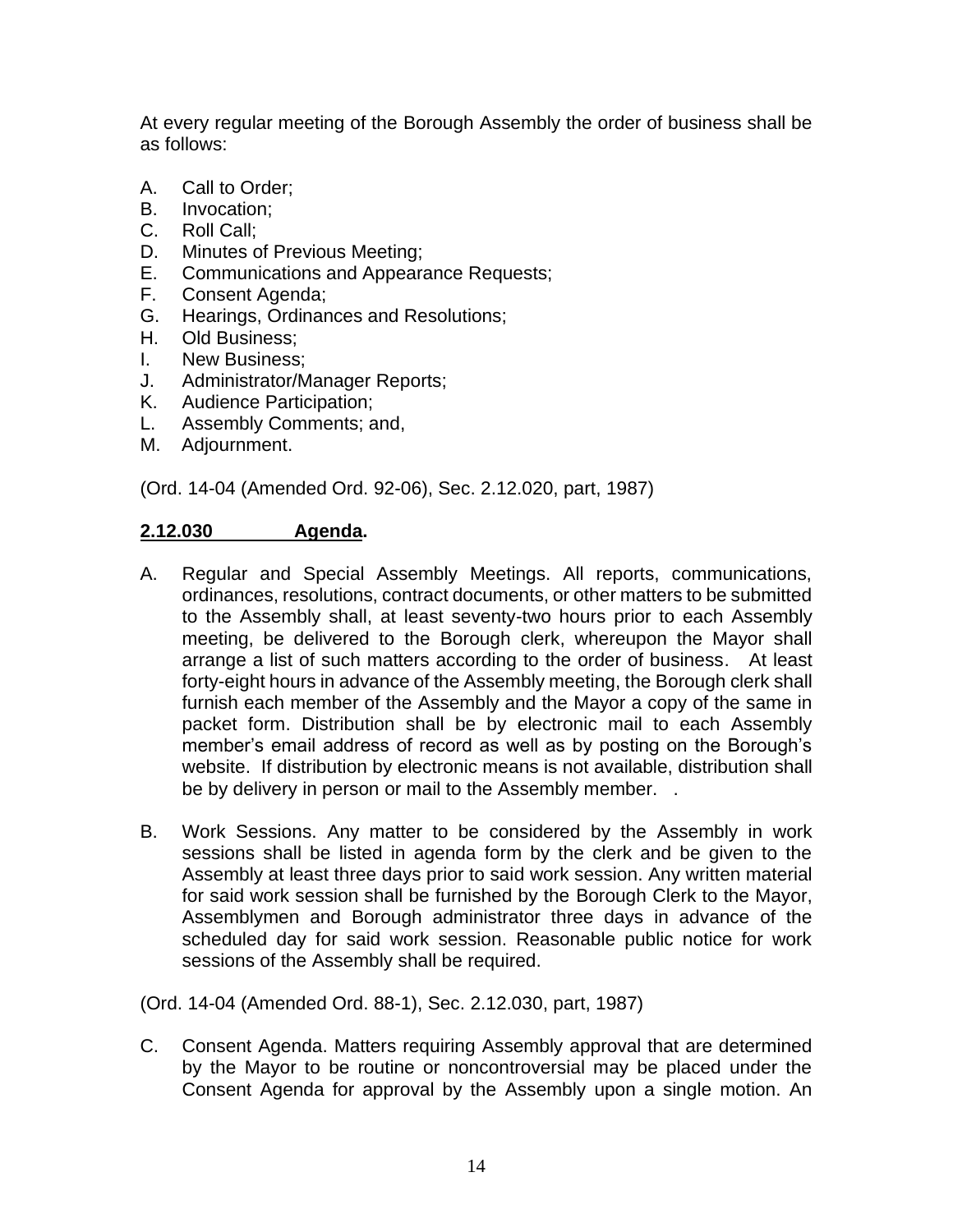ordinance may not be placed under the Consent Agenda except for the purpose of introduction and setting of a public hearing date. An ordinance placed under the Consent Agenda shall include a notation indicating the proposed public hearing date. The presiding officer, at his own discretion or upon the request of any member of the Assembly, shall remove a Consent Agenda item and place it under the appropriate agenda item for action at the time such other agenda item comes up. Except for minor clarifications, Assembly members may not discuss, debate, or amend any matter while it is on the Consent Agenda. Discussion, debate and amendment on a Consent Agenda item may be had by requesting the item be removed and placed for action under the appropriate agenda item. All items remaining on the Consent Agenda are adopted by approval of a single motion to adopt the Consent Agenda.

(Ord. 14-04 (Amended Ord. 92-6), Sec. 2.12.030, part, 1987)

### **2.12.040 Minutes.**

A. Minutes of all regular and special meetings shall be taken. Minutes shall be in the form of a summary of discussion including a verbatim report of motions made and actions taken plus a report of each vote cast by Assembly members when a roll call vote is made. Summary notes shall be provided for each work session.

All minutes of regular and special meetings, and summary notes of work sessions, shall be kept in the journal of the proceedings of the Assembly. Paper copies of all minutes of the Assembly shall be distributed by the Borough Clerk to the public desiring same after payment of a reasonable charge. One copy of the minutes shall be given free of charge to any person appearing in person and requesting same with extra copies in person or by mail available at twenty-five cents per copy per page, and subscriptions available by mail at the rate of ten dollars per year. All minutes shall also be posted on the Borough's website and available to the public free of charge.

- B. Unless a reading of the minutes of an Assembly meeting, regular or special, is requested by a member of the Assembly, such minutes may be approved without a reading if the Borough Clerk has previously furnished each member with a synopsis thereof.
- C. The Borough Clerk may be directed by the Mayor, with the consent of the Assembly, to enter in the minutes a synopsis of the discussion on any question coming regularly before the Assembly.

(Ord. 14-04 (Amended by Ord. 90-5), Sec. 2.12.040, part, 1987)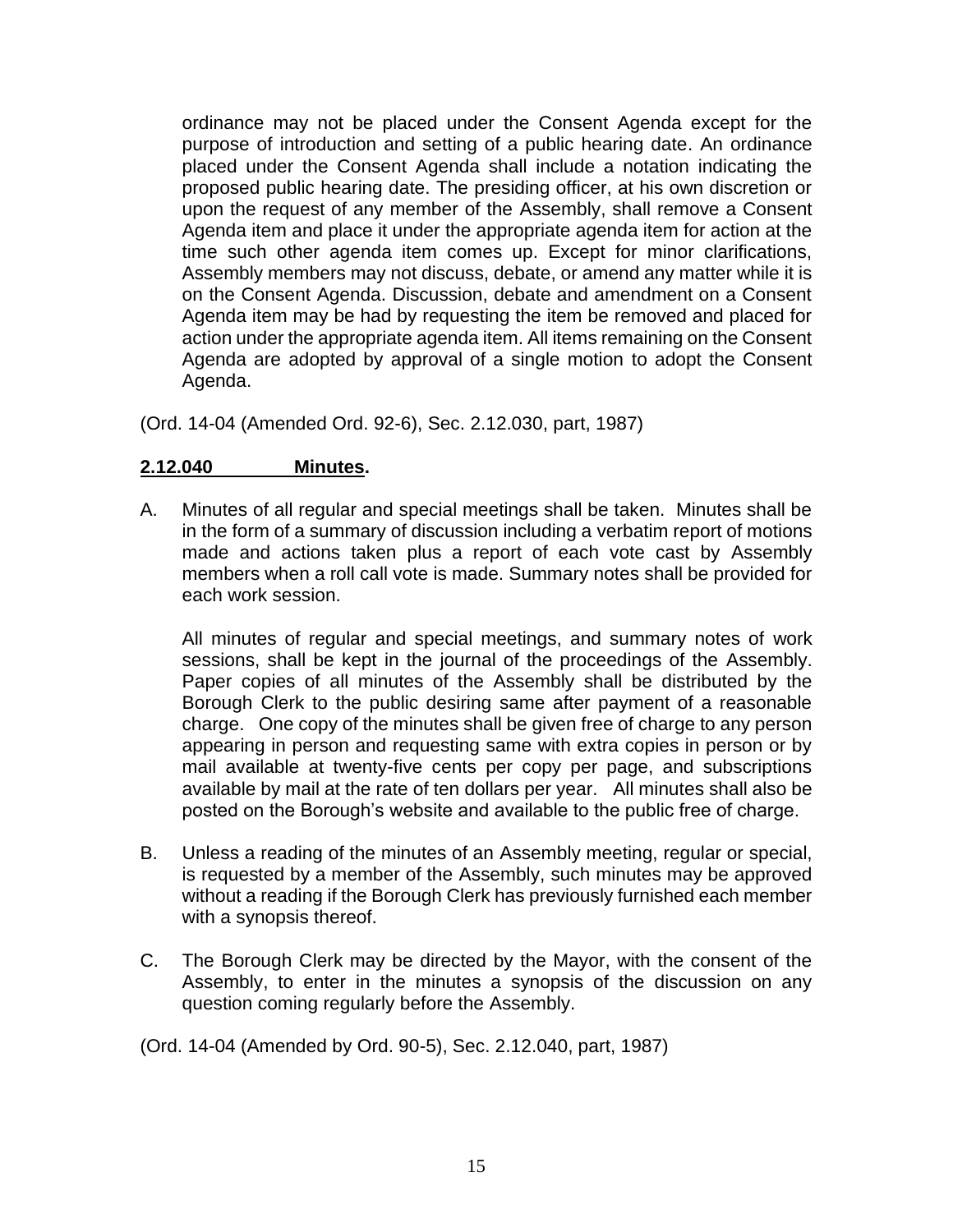### **2.12.050 Assembly Rules.**

A. In all matters of parliamentary procedure not covered in these rules, Robert's Rules of Order shall be applicable and govern.

(Ord. 14-04 (Amended Ord. 88-1), Sec. 2.12.050, part, 1987)

# **2.12.060 Veto.**

The Mayor may veto any ordinance, resolution, motion, or other action of the Assembly and may, by veto, strike or reduce items in appropriation ordinances. He shall submit to the Assembly at its next regular meeting a written statement advising of his veto and giving his reasons. A veto is overridden by the vote of twothirds of the authorized membership of the Assembly within 21 days following exercise of the veto or at the next regular meeting whichever is later. The veto does not extend to appropriation items in school budget ordinances; actions of the governing body sitting as the board of equalization or the board of adjustment; or, adoption or repeal of a manager plan of government.

(Ord. 14-04 (Amended Ord. 88-1), Sec. 2.12.060, part, 1987)

### **2.12.070 Duties of the Clerk at Assembly Meetings.**

The Borough Clerk shall give notice of Borough Assembly meetings, shall attend all meetings of the Assembly and keep the journal of its proceedings, shall authenticate by his signature and record in full in a book or file kept for that purpose all ordinances and resolutions duly indexed and open to public inspection. In case of the temporary absence of the Borough Clerk, the Borough Assembly may appoint a clerk pro tempore, with all the powers, duties and obligations of the Borough Clerk, who shall be duly qualified.

(Ord. 14-04 (Amended Ord. 88-1), Sec. 2.12.080, part, 1987)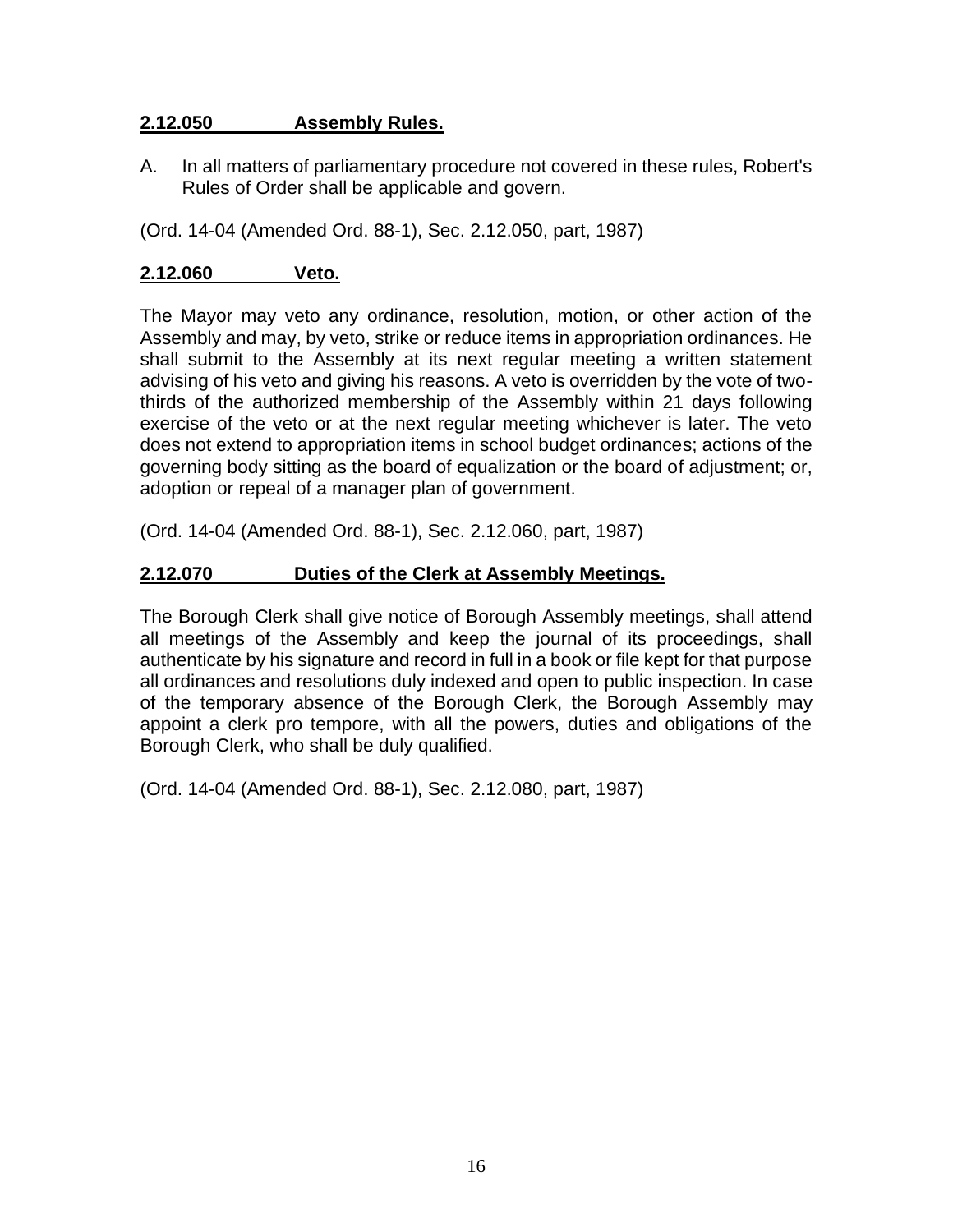# ADMINISTRATION

## Chapter 2.16 - Mayor

#### **Section**:

- 2.16.010 Mayor as Executive.
- 2.16.020 Mayor's Additional Duties.
- 2.16.030 Election and Term of Mayor.
- 2.16.040 Filling a Vacancy.
- 2.16.050 Mayor Pro Tempore.
- 2.16.060 Successor to Office of Mayor and Mayor Pro Tempore.
- 2.16.070 Salary of Mayor.
- 2.16.080 Financial Disclosure

# **2.16.010 Mayor as Executive**.

- A. The Mayor is the chief executive officer of the Borough. He shall act as ceremonial head of the Borough, and sign documents on the Borough's behalf upon Assembly authorization.
- B. In order to prevent dual office holding, no Borough department heads are eligible to run for or serve as Mayor while employed by the Borough as a department head. Borough department heads include: the Borough Administrator, the Borough Clerk, the Borough Attorney, the Borough Maintenance Director, the Natural Resources Department Director and the Finance Director.
- C. The Mayor shall:
	- 1. Appoint an Administrator who shall serve at his direction to oversee and supervise all departments of the Borough.
	- 2. Suspend or remove by written order Borough employees and administrative officers, except as otherwise provided.
	- 3. Supervise enforcement of Borough law;
	- 4. Prepare the annual budget and capital improvement program for the Assembly;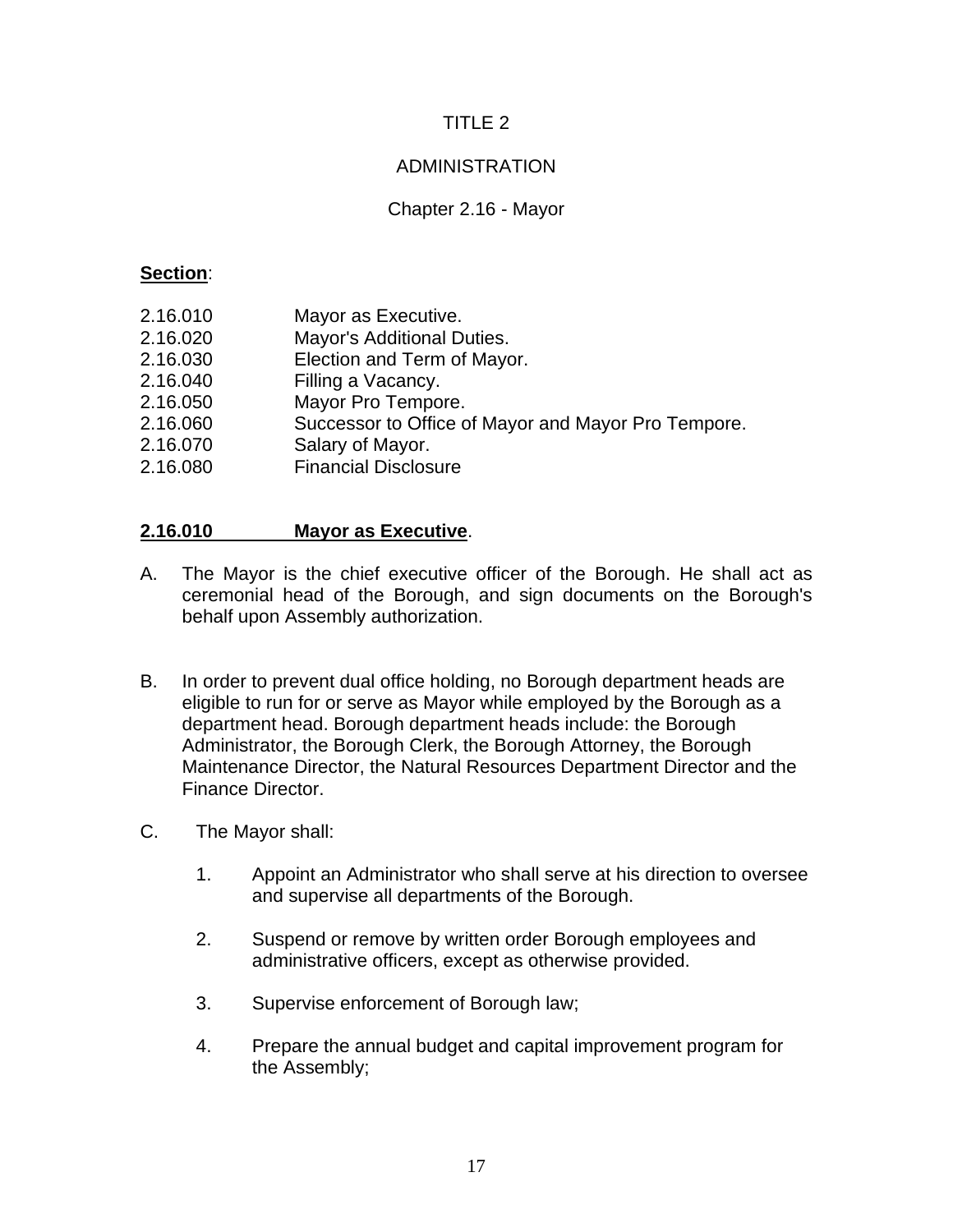- 5. Execute the budget and capital program as adopted;
- 6. Make monthly financial reports to the Assembly on Borough finances and operations.
- 7. Report to the Assembly at the end of each fiscal year on the finances and administrative activities of the Borough;
- 8. Prepare and make available for public distribution an annual report on Borough affairs;
- 9. Serve as Borough personnel officer unless delegated to the Borough Administrator or the Assembly authorizes him to appoint a personnel officer other than the Borough Administrator; and
- 10. Execute other powers and duties specified in AS Title 29 or lawfully prescribed by the Assembly.

(Ord. 22-03 (Amended Ord. 18-02), Sec. 2.16.010, part, 1987)

# **2.16.020 Mayor's Additional Duties**.

The Mayor shall in addition to the powers and duties conferred on his office by Sec. 2.16.010:

- A. Direct and supervise the business of the Borough to assure that all ordinances and resolutions are executed; and,
- B. Act as ex-officio chairman of the board of adjustment for matters of building and zoning regulations of the Borough.

(Ordinance 14-04 (Amended Ord. 88-1), Sec. 2.16.020, part, 1987)

# **2.16.030 Election and Term of Mayor**.

- A. A voter of the Borough is eligible to hold the office of Mayor. A voter must be a resident of the Borough no less than one year prior to serving as Mayor.
- B. The Mayor is elected at large for a term of three years and until a successor is elected and has qualified.
- C. The Mayor's regular term begins on the first Monday following his election, which is held on the first Tuesday of October.

(Ord. 14-04 (Amended Ord. 88-1), Sec. 2.16.030, part, 1987)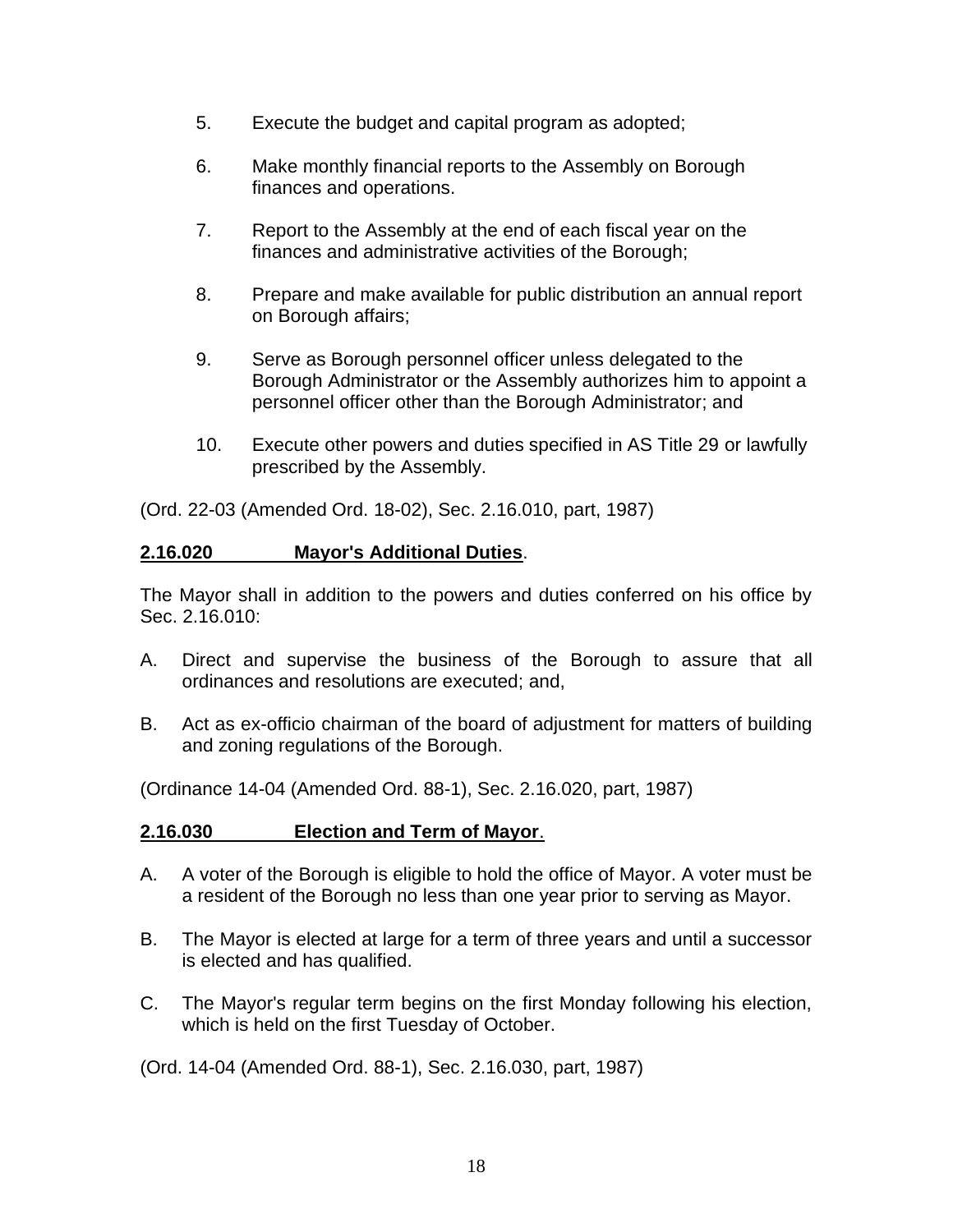### **2.16.040 Filling a Vacancy**.

A vacancy in the office of Mayor occurring within six months of a regular election shall be filled by the Assembly. The person designated shall serve until the next regular election and until a successor is elected and has qualified. If an Assemblyman is chosen, he shall resign his Assembly seat. If a vacancy occurs more than six months before a regular election; the Assembly shall call a special election to the unexpired term.

(Ord. 14-04 (Amended Ord. 88-1), Sec. 2.16.040, part, 1987)

# **2.16.050 Mayor Pro Tempore**.

Should the office of the Mayor become vacant, or if the existing Mayor is disabled or unable to act, the Assembly may appoint a Mayor pro tempore, to serve until the Mayor resumes his official duties, or until a new Mayor is qualified.

(Ord. 14-04 (Amended Ord. 88-1), Sec. 2.16.050, part, 1987)

### **2.16.060 Successor to Office of Mayor and Mayor Pro Tempore.**

Should the office of Mayor and Mayor pro tempore become vacant or should both the Mayor and Mayor pro tempore be absent or unable to perform the duties of the office of Mayor, the order of interim succession shall be determined as follows:

- A. The Assembly member with the longest total period of tenure in office shall assume the office of Mayor pro tempore.
- B. Should more than one Assemblyman have the same total period of tenure in office, that Assemblyman who received the largest plurality at the last election at which such Assembly members were elected shall assume the office of Mayor pro tempore.

(Ord. 14-04 (Amended Ord. 88-1), Sec. 2.16.060, part, 1987)

# **2.16.070 Salary of Mayor**.

A. The office of the Mayor of the Borough may be filled on a part-time basis. The salary of the Mayor serving on a part-time basis shall be \$50,000.00 per annum increased annually on July 1 of each year by an amount equal to the increase of the Consumer Price Index (Urban) for the Anchorage area from the preceding July 1. The base date of computing increases is July 1, 1993. The salary of the Mayor, shall not be diminished during the Mayor's term but may be increased beyond the cost of living index increase provided in this subsection by an amount approved by the Assembly in the budget for the next fiscal year. Any increase beyond the annual consumer price index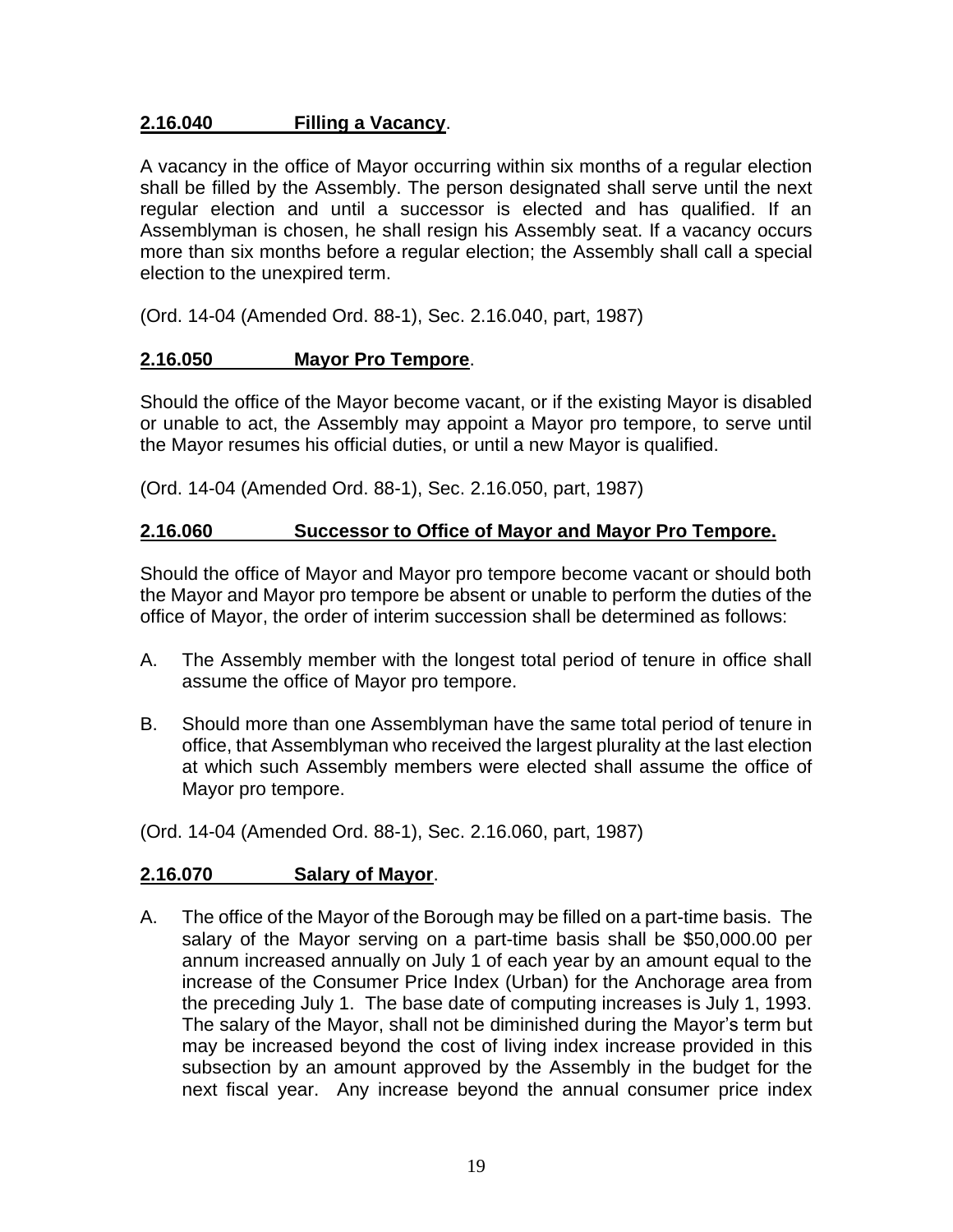adjustment shall become effective on July 1 of the budget year for which approved unless otherwise provided by the Assembly.

(Ord. 14-04 (Amended Ord. 01-01), Subsection 6.04.042 A, part, 1987)

- B. The Borough Assembly may, at any time during the term of office of a Mayor, raise the salary of the Mayor to an amount the Assembly determines to be commensurate with the duties and responsibilities of the office of Mayor.
- C. The office of the Mayor shall be appropriately staffed, subject to Assembly approval, in order to meet the requirement of full service to the public.

(Ord. 14-04, (Amended Ord. 94-02) Sec. 2.16.070, part, 1987)

# **2.16.080 Financial Disclosure.**

- A. Aleutians East Borough Mayor shall submit a financial and business disclosure form in accordance with and as required by Chapter 1.28.
- B. Participation in all borough governmental activities without the required disclosure by the Mayor is prohibited.

(Ord. 14-04 (Amended Ord. 12-03), New Sec. 2.16.080)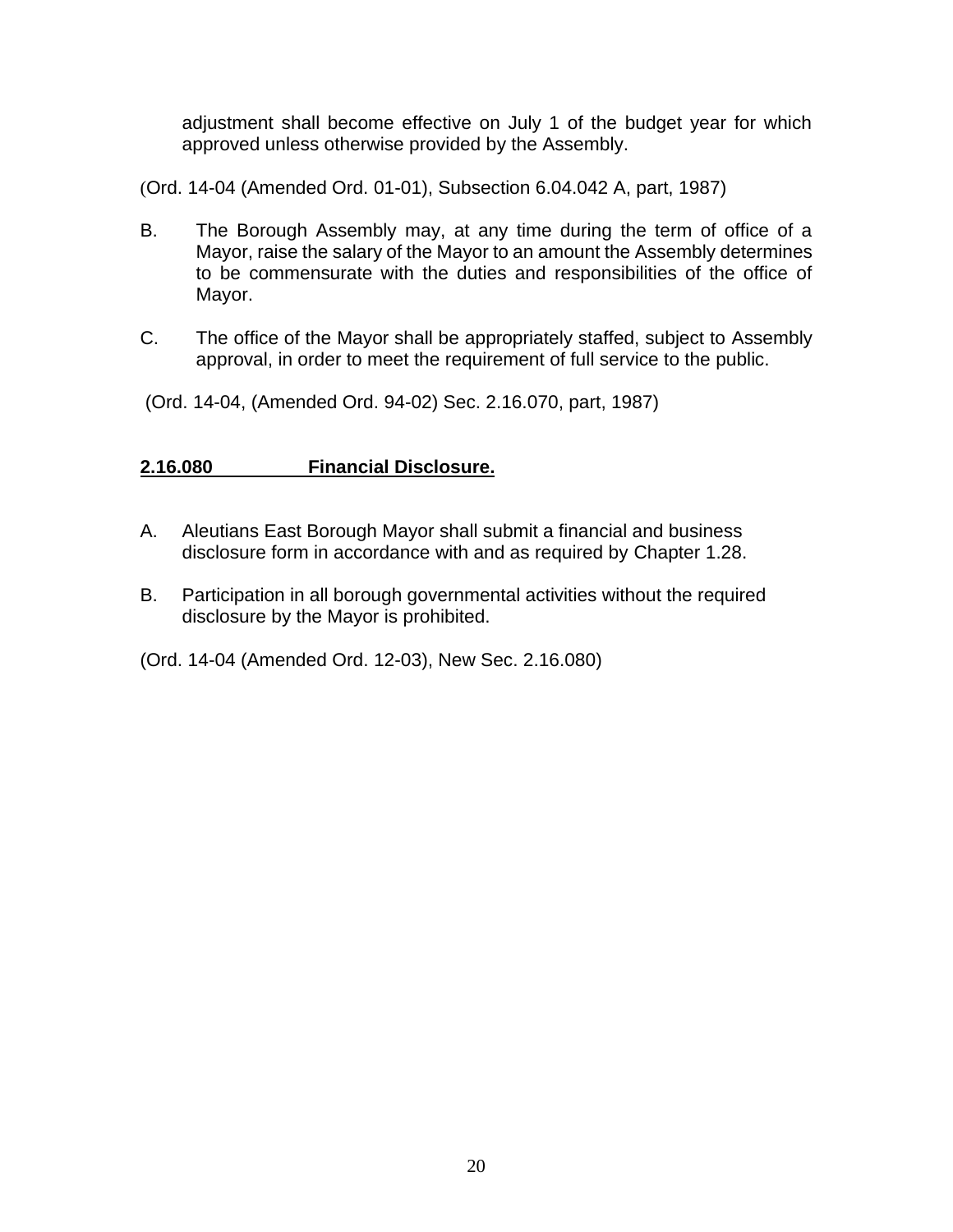### ADMINISTRATION

### Chapter 2.18 - Borough Administrator

Sections:

| 2.18.010 | Appointment       |
|----------|-------------------|
| 2.18.020 | Term of office    |
| 2.18.025 | Powers and duties |

### **2.18.010 Appointment**

The Borough Administrator shall be appointed by the Mayor to serve at his direction to oversee and supervise all departments of the Borough.

#### **2.18.020 Term of Office**

Subject to the contract of employment, the Borough Administrator holds office at the pleasure of the Mayor.

#### **2.18.030 Powers and Duties**

The Borough Administrator, as the appointee of the Mayor, is responsible to carry out the duties and administrative functions of the Borough as delegated by the Mayor. Such duties may include, but are not limited to, those enumerated as duties of the Mayor in Chapter 2.16, Section .010 and such other duties as the Mayor may assign.

(Ord. 18-02, New Chapter, 2.18)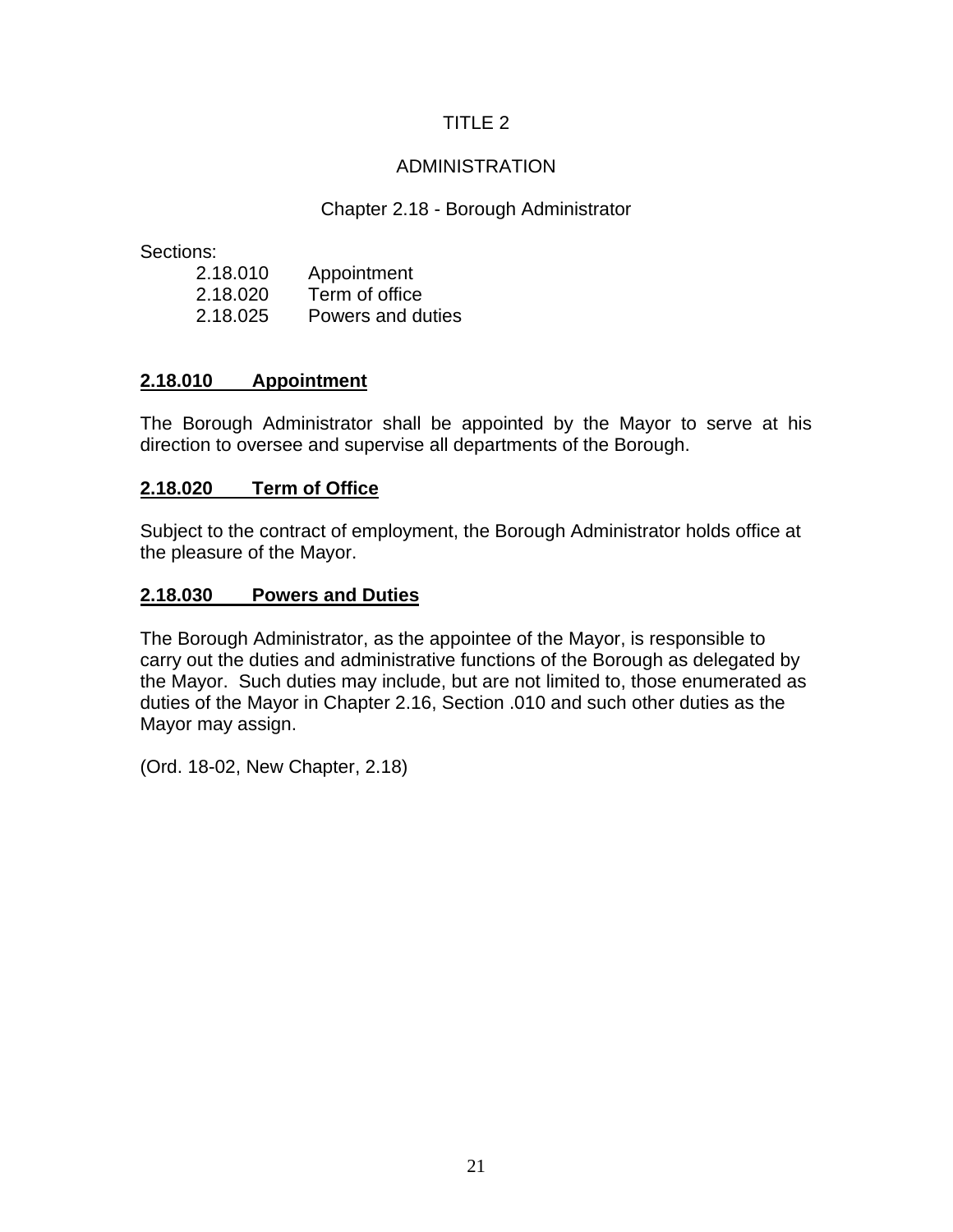### ADMINISTRATION

### Chapter 2.20 - Borough Offices and Officers

#### **Sections:**

| 2.20.010 | Meetings Public.                               |
|----------|------------------------------------------------|
| 2.20.020 | Private Meetings.                              |
| 2.20.030 | Public Notice of Meetings.                     |
| 2.20.040 | Publication.                                   |
| 2.20.050 | <b>Emergency Meeting.</b>                      |
| 2.20.060 | Oath of Office.                                |
| 2.20.070 | Salaries of Elected Officers Not to be Varied. |
| 2.20.080 | Appointment of Officers.                       |
| 2.20.090 | Prohibitions.                                  |
| 2.20.100 | Conflicts of Interest.                         |
| 2.20.110 | Vacancies.                                     |
|          |                                                |

#### **2.20.010 Meetings Public.**

Meetings of all municipal bodies shall be public as provided in AS 44.62.310. The Assembly, all Boards and Commissions and Mayor shall provide reasonable opportunity for the public to be heard at regular and special meetings.

(Ord. 14-04 (Amended Ord. 88-1), Sec. 2.20.010, part, 1987)

#### **2.20.020 Private Meetings.**

- A. All meetings of the Assembly, Planning Commission, subcommittees of the Assembly, boards, administrative agencies and commissions created by this Code or by the Assembly, shall be open to the public; provided, however, that the following excepted subjects may be discussed in a private meeting by any of the above:
	- 1. Matters, the immediate knowledge of which would clearly have an adverse effect upon the finances of the Borough;
	- 2. Subjects that tend to prejudice the reputation and character of any person, provided the person may request a public discussion; or,
	- 3. Matters which by law, municipal charter, or ordinance are required to be confidential.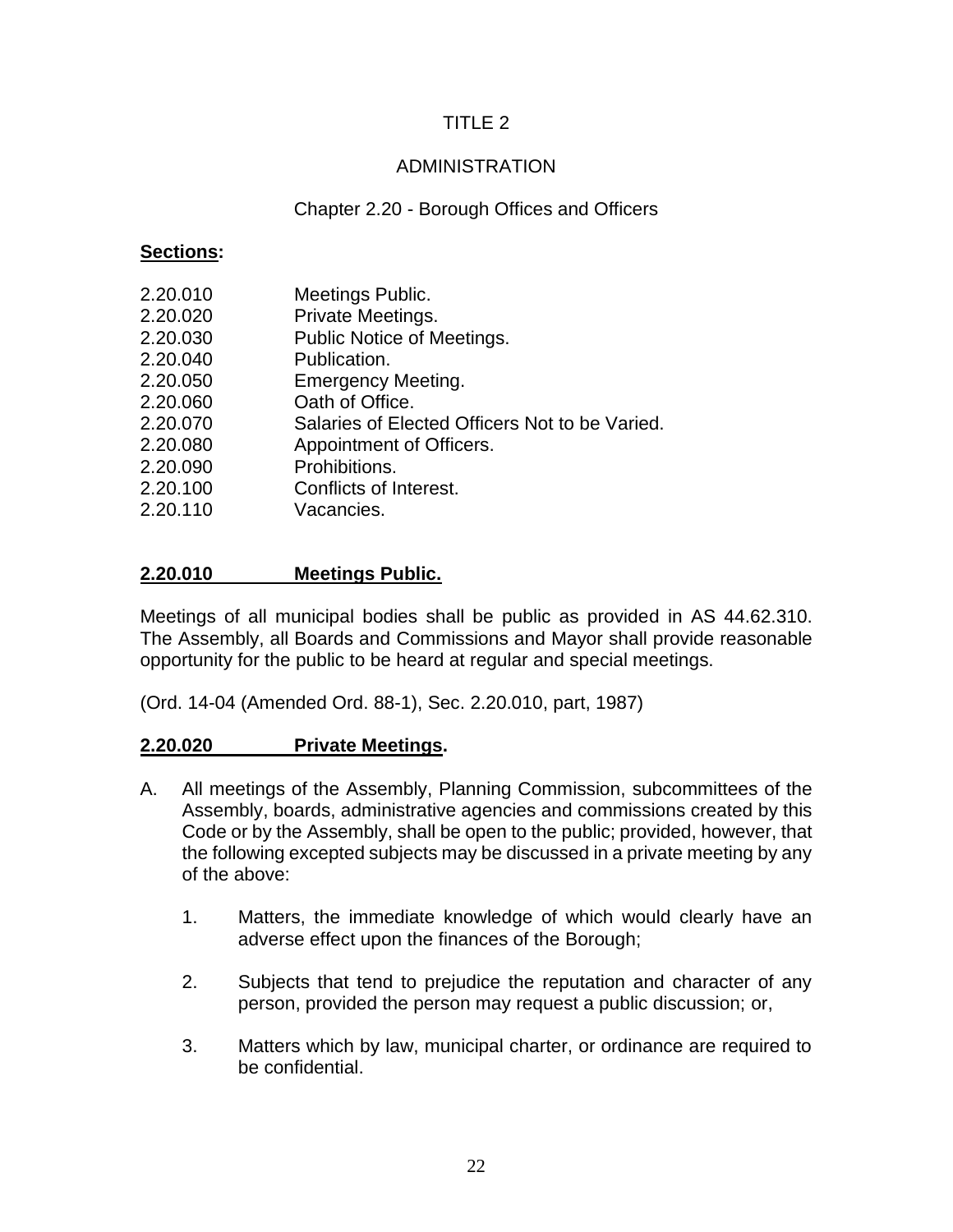- B. The following shall be discussed in a private meeting when the best interests of the Borough so require:
	- 1. Topics that meet the standard of Sec. 2.08.050 of this Code;
	- 2. Negotiations with labor organizations representing Borough employees; or,
	- 3. Discussions of pending or threatened lawsuits in which the Borough has an interest.
- C. If excepted subjects are to be discussed at a meeting, the meeting must first be convened as a public meeting, and the question of holding a private meeting to discuss matters that come within the exceptions contained in subsections (A) and (B) of this section shall be determined by a vote of the body. No subjects may be considered at the private meeting except those mentioned in the motion calling for the private meeting unless auxiliary to the main questions. No action may be taken at the private meeting.

(Ord. 14-04 (Amended Ord. 88-1), Sec. 2.20.020, part, 1987)

# **2.20.030 Public Notice of Meeting**.

Reasonable public notice shall be given of all meetings of an administrative body, board, commission, committee, subcommittee, authority, agency or other organization including subordinate units of the above groups of the Borough including but not limited to Assembly, Planning Commission, school board, platting board, commissions or organizations advisory or otherwise of the Borough.

(Ord. 14-04 (Amended Ord. 88-1), Sec. 2.20.030, part, 1987)

# **2.20.040 Publication.**

For the purpose of giving notice of meetings, reasonable public notice is given if a statement containing the date, time and place of the meeting is published in accordance with the publication requirements of Sec. 1.12.010 not less than twenty-four hours before the time of the meeting.

(Ord. 14-04 (Amended Ord. 88-1), Sec. 2.20.040, part, 1987)

# **2.20.050 Emergency Meeting.**

An emergency meeting of the Assembly may be held after such public notice as is reasonable under the circumstances without regard to the publication requirements in Sec. 2.20.040, upon the affirmative vote of all members present, or the affirmative vote of three-quarters of those elected that a public emergency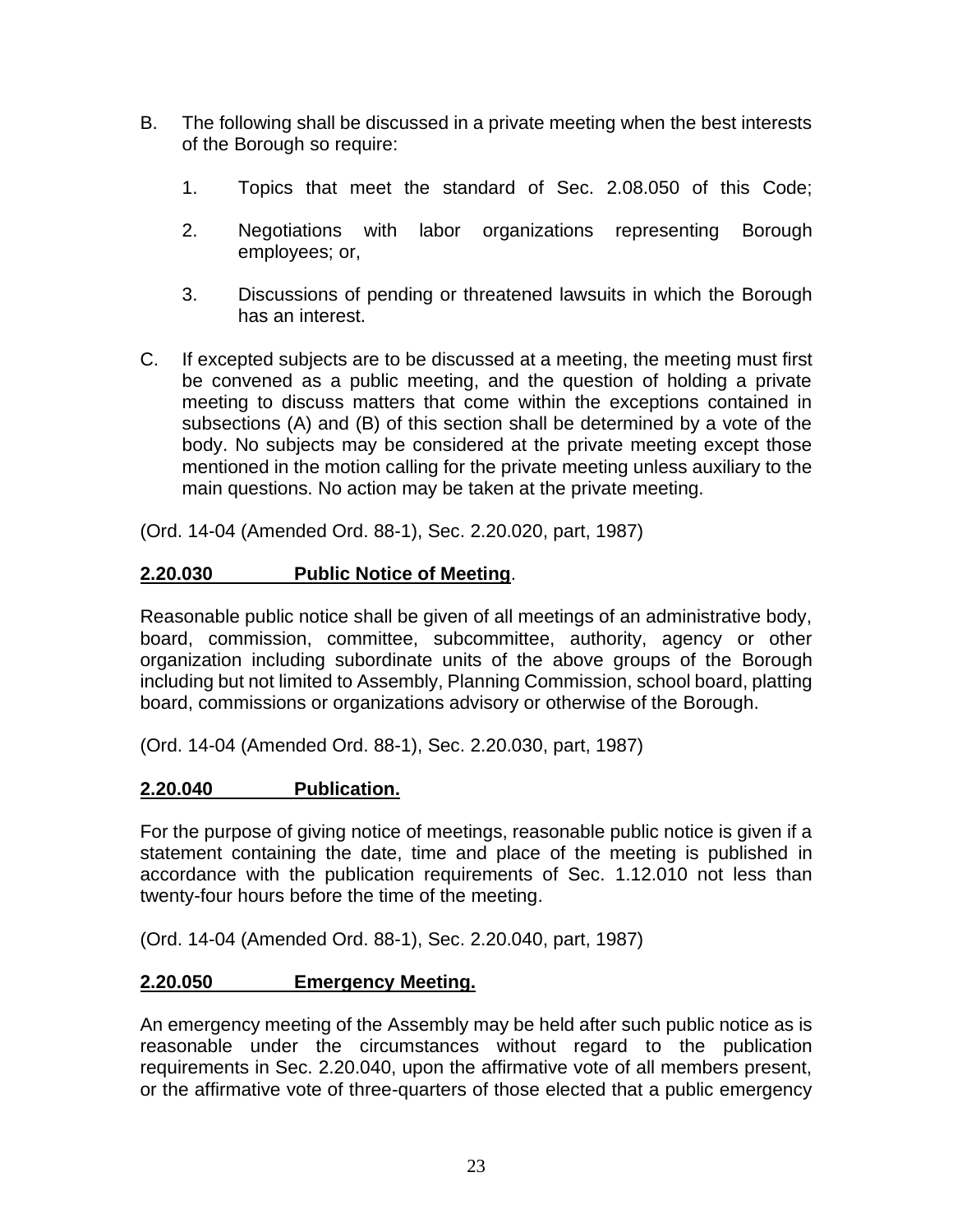affecting life, health, welfare or property exists and that reasonable public notice of the meeting has been given. Any action taken at an emergency meeting is valid only for sixty days.

(Ord. 14-04 (Amended Ord. 88-1), Sec. 2.20.050, part, 1987)

# **2.20.060 Oath of Office.**

A. All officers elected or appointed before entering upon the duties of office shall affirm in writing the following oath and affirmation:

"I . . . . . do solemnly swear that I will support the Constitution of the United States and State of Alaska and the laws and ordinances of the Aleutians East Borough, State of Alaska, and that I will honestly, faithfully and impartially perform the duties of the office of. . . . So help me God.

B. The Oath is filed with the Borough Clerk.

(Ord. 14-04 (Amended Ord. 88-1), Sec. 2.20.060, part, 1987)

# **2.20.070 Salaries of Elected Officials Not to be Varied.**

The Assembly may fix by ordinance the salaries of elected officials before they are elected. Salaries may not be changed during a term of office. An elected officer may not receive any other compensation for service to the Borough. Per diem payments or reimbursements for expenses are not compensation under this section.

(Ord. 14-04 (Amended Ord. 88-1), Sec. 2.20.070, part, 1987)

# **2.20.080 Appointment of Officers.**

The Borough Clerk, Borough Attorney, Borough Administrator, and Finance Director are appointed by the Mayor. Officers serve at the pleasure of the appointing authority. Appointments by the Mayor are subject to confirmation by the Assembly.

(Ord. 19-08 (Amended Ord. 14-04), Sec. 2.20.080, part, 1987)

# **2.20.090 Prohibitions.**

No person may be appointed to or removed from Borough office or be favored or discriminated against with respect to a Borough position because of race color, sex, creed, national origin or, unless otherwise contrary to law, because of political opinions or affiliations.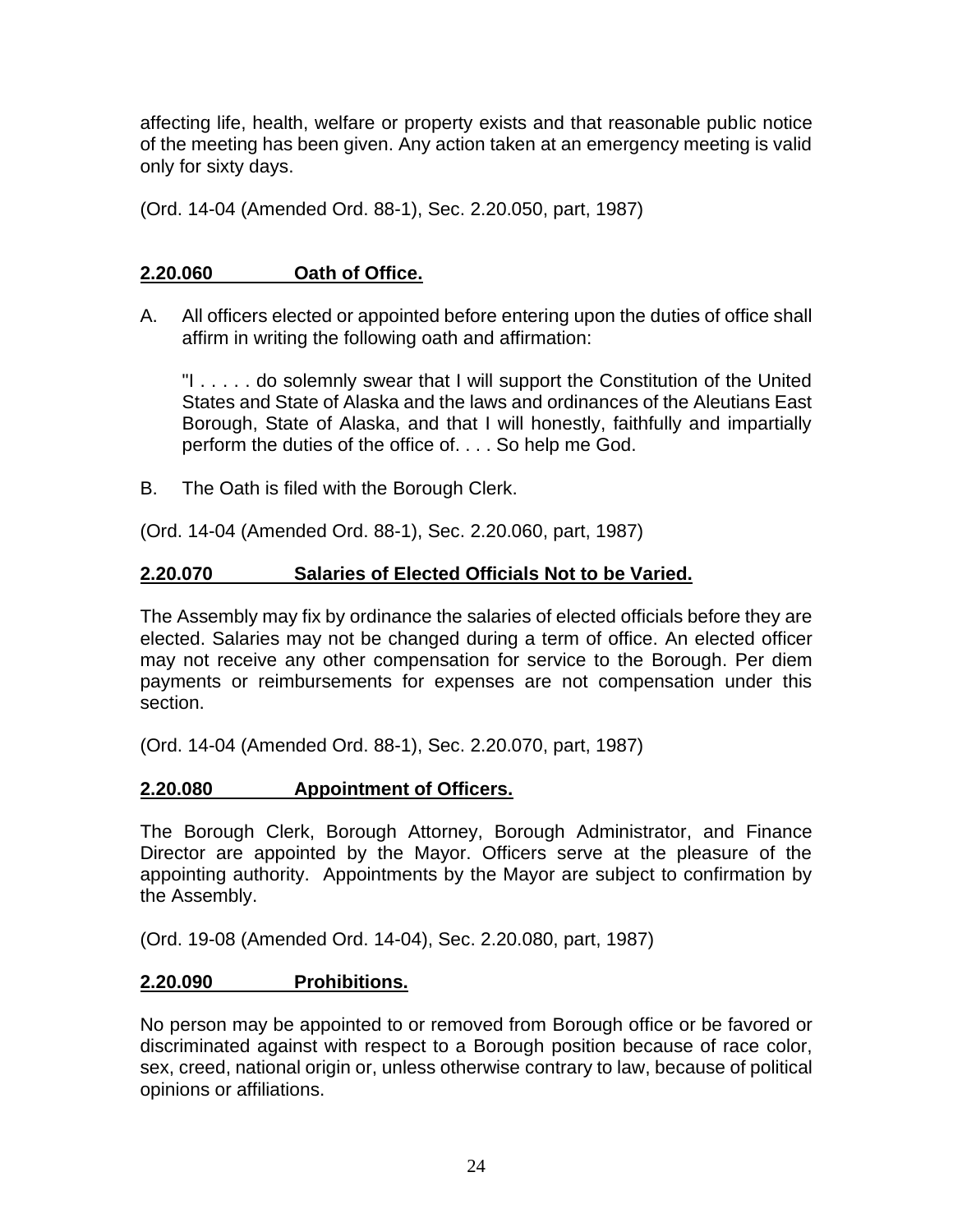(Ord. 14-04 (Amended Ord. 88-1), Sec. 2.20.090, part, 1987)

#### **2.20.100 Conflicts of Interest.**

A member of the governing body shall declare a substantial financial interest that the member has in an official action and ask to be excused from a vote on the matter. The Presiding Officer shall rule on the request for abstention (excused). The decision of the Presiding Officer on the request may be overridden by the majority vote of the Assembly. An employee or official of the Borough, other than an Assembly member may not participate in an official action in which he has a substantial financial interest. AS 29.20.010

(Ord. 14-04 (Amended Ord. 88-1), Sec. 2.20.100, part, 1987)

### **2.20.110 Vacancies**.

An elected Borough office is vacated under the following conditions and upon the declaration of vacancy by the Assembly. The Assembly shall declare an elective office vacant when the person elected:

- A. Fails to qualify or take office within thirty days after his election or appointment;
- B. Is physically absent from the Borough for a ninety-day period, unless excused by the Assembly;
- C. Resigns and his resignation is accepted;
- D. Is physically or mentally unable to perform the duties of his office;
- E. Is removed from office;
- F. Misses three regular meetings annually unless excused; or
- G. Is convicted of a felony or of an offense involving a violation of his oath of office.

(Ord. 14-04 (Amended Ord. 88-1), Sec. 2.20.110, part, 1987)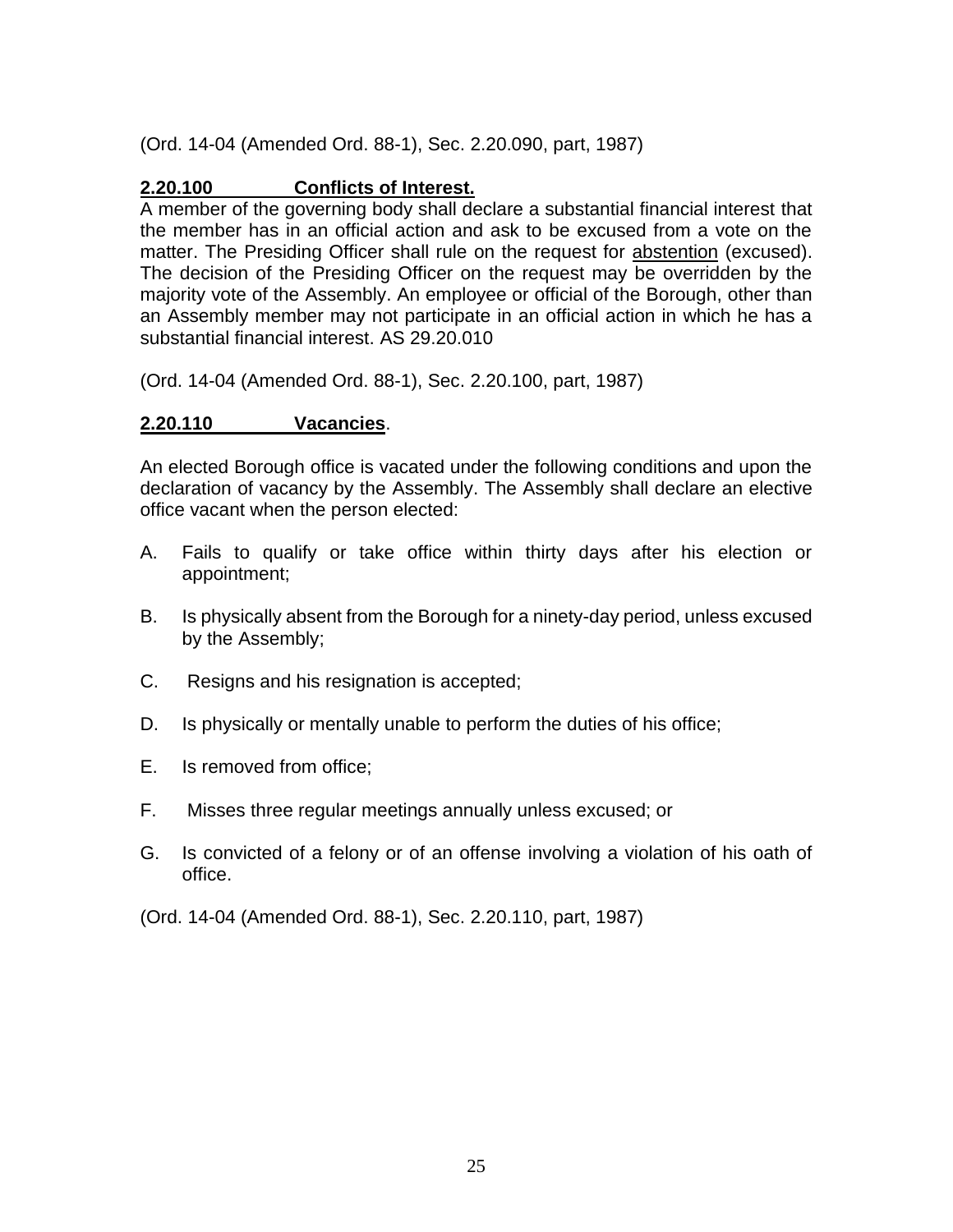#### Chapter 2.21 – Public Records

- 2.21.010 Purpose & Policy
- 2.21.020 Definitions
- 2.21.030 Borough Records Declared Public Property
- 2.21.040 Records Subject to Inspection and Copying
- 2.21.050 Records Exempted from Public Disclosure
- 2.21.060 Requests for Borough Records
- 2.21.070 Records Management
- 2.21.080 Duties of Borough Departments
- 2.21.090 Adoption of Regulations

# **2.21.010 Purpose.**

- A. The Management and Preservation of Public Records Act (AS 40.21) provides for the orderly management of current local public records, and the preservation of noncurrent public records of permanent value.
- B. This chapter is intended to provide the Aleutians East Borough with a comprehensive system for the creation, acquisition, use, preservation, security, maintenance, transmission, retention, dissemination and disposal of Borough information contained in any recorded medium.
- C. It is the Borough's policy to provide access to public records in a manner that promotes the right of the people to remain informed, and balances that right against the sometimes-competing interests of reasonable personal privacy as well as the need for confidentiality with respect to some limited areas of Borough affairs. In balancing these interests, this chapter shall be construed as requiring the disclosure of public records in the Borough's possession or control, except for those classes of records specifically exempted herein, or by other applicable law.

# **2.21.020 Definitions.**

For the purposes of this chapter the following words and phrases shall have the meanings set forth in this section:

- A. "Borough" means any department, division, office, board, commission, agency or other instrumentality of the Aleutians East Borough.
- B. "Confidential information" means information, the disclosure of which is restricted by any Borough, state or federal law, ordinance, regulation, rule or judicial decision.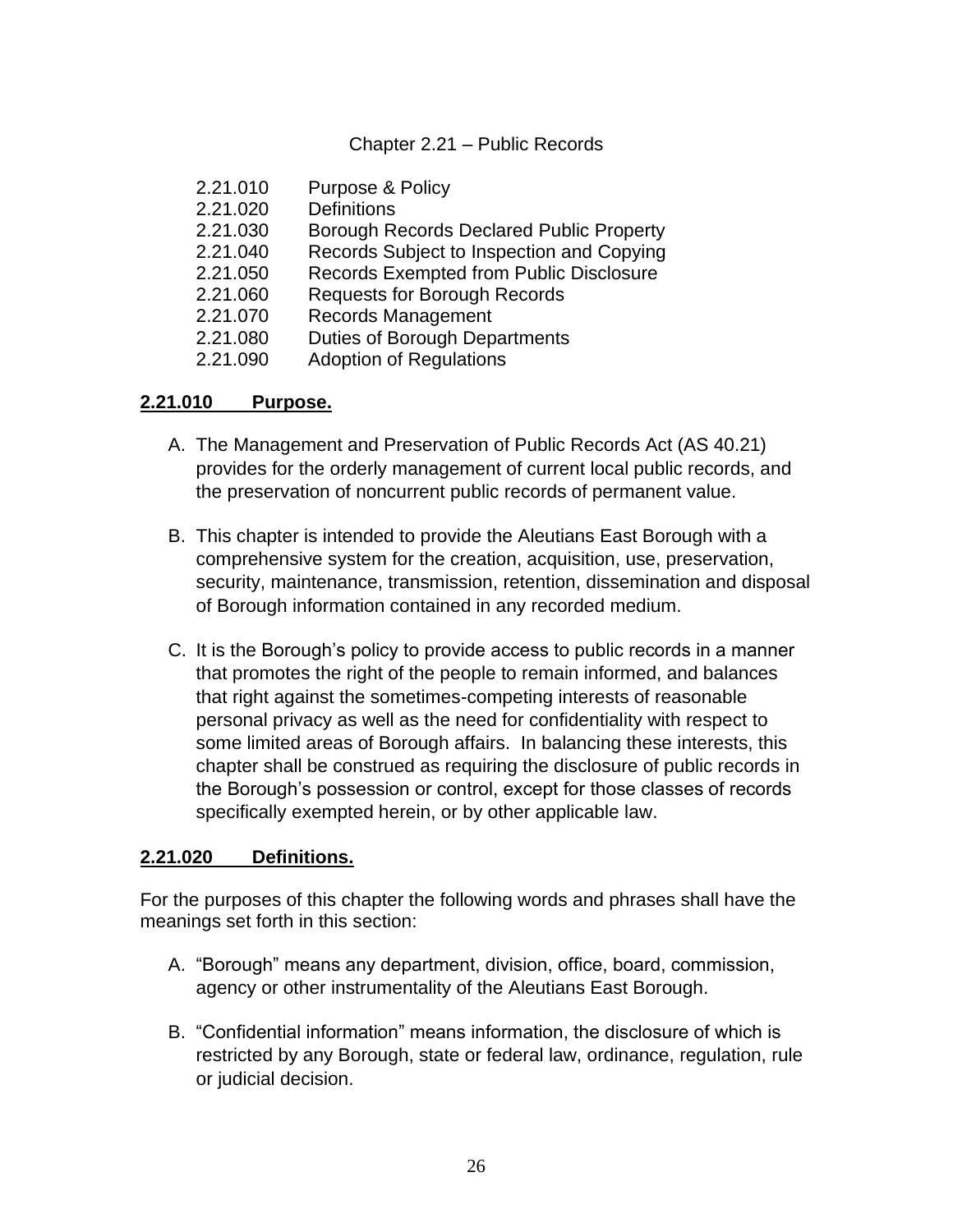- C. "Historic Value" means the value of a record for use at a later date in reconstructing a general history of the development and government of the borough.
- D. "Legal Value" means the value of a record for use as evidence in pending or threatened litigation or to document a legal relationship or event, including without limitation property and commercial transactions and legislative and judicial actions of the Aleutians East Borough.
- E. "Record" means all recorded information acquired or stored by the borough for future use or preservation, regardless of physical form or characteristic, which is developed or received in connection with the transaction of official business. The term "Record" does not include any proprietary software program.
- F. "Record Center" means a record depository managed by the Clerk's Office for the storage and disposition of noncurrent records.
- G. "Record Series" means any group of identical or related records which are normally used and filed as a unit and which permit evaluation as a unit for retention scheduling purposes, each record series shall be segregated according to series and the year of acquisition.
- H. "Requester" means a person who submits a request to the borough to inspect or obtain a copy of any borough record.
- I. "Retention Schedule" means the schedule developed by the clerk that prescribes retention periods and other policies governing the management of Borough records according to series, including the prompt and orderly disposition of records that no longer possess administrative, legal or historic value.
- J. "Vital Record" means records that are necessary to assure continuance of essential governmental operations to protect the legal and financial operations of the Borough in the event of disaster or catastrophic loss of Borough records.

# **2.21.030 Borough records declared public property.**

- A. All borough records are property of the borough. Unless otherwise authorized or required by law, no person shall:
	- 1. Deface, alter or destroy any borough record;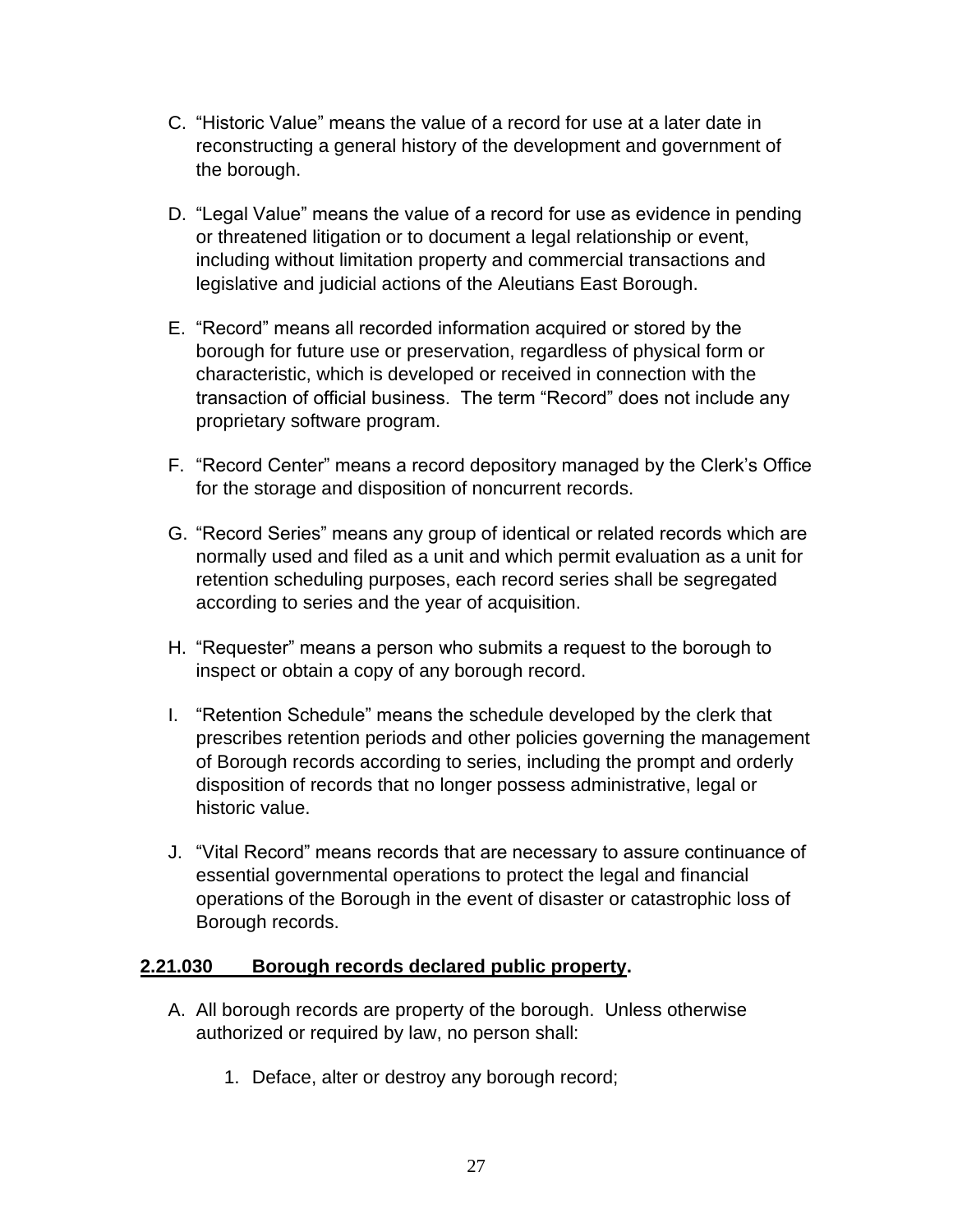- 2. Remove any borough record from the borough's possession; or,
- 3. Otherwise disclose confidential information contained within any borough record.
- B. In addition to any other penalty prescribed by law, violation of subsection (A) by a borough employee may be cause for disciplinary action.

### **2.21.040 Records subject to inspection and copying.**

- A. Except as otherwise provided by ordinance, or by any other provision of state or federal law, the borough shall make borough records open to reasonable inspection during regular business hours.
- B. Nothing in this chapter requires the borough to create, compile, summarize, outline, or in any other way create information from existing borough records in order to comply with a request to inspect borough records.
- C. The borough is not required to produce public records for inspection, or to copy records, in the exact medium they are stored; provided, that the substantive content of the information contained within the record is not altered. In the event that the substantive content of a record is altered, a written statement explaining the nature of the change and why such change was necessary shall be issued to the requester.

# **2.21.050 Records exempted from inspection and public disclosure.**

This chapter shall not be construed as requiring the disclosure of:

- A. Any privileged communication between the Borough Attorney and the borough;
- B. Files related to pending or actual litigation involving the borough, or any document prepared by the Borough Attorney in the provision of legal services or legal advice to the borough;
- C. Borough personnel, payroll, or medical files, or other files that reveal the financial or medical status of any specific individual, the release of which would constitute an unwarranted invasion of privacy, except for the following information:
	- 1. The names and position titles of borough officers and employees, including any prior positions held;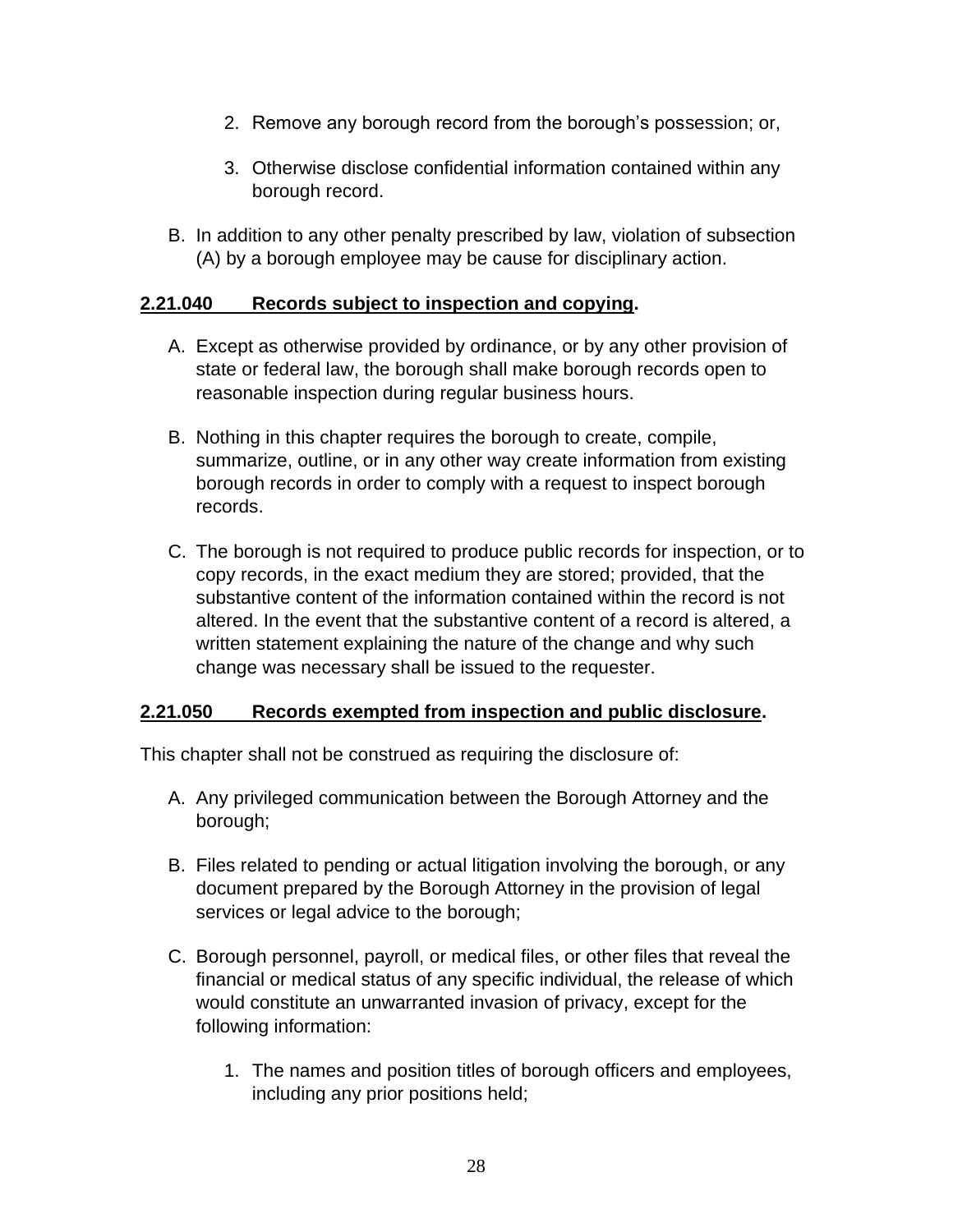- 2. The dates of appointment and separation of a borough officer or employee;
- 3. Salary levels and fringe benefits of borough officers and employees as may be required by law, including information in regard to the pay range and step grade of an employee or officers; and,
- 4. The names of all applicants for borough employment as department heads, administrator, or deputy administrator;
- D. Bids or proposals submitted to the borough as part of a procurement process governed by Title 3 of this Code of Ordinances, unless the borough has issued a notice of intent to award;
- E. Proprietary information which a manufacturer, consultant, contractor or supplier of goods and services reasonably requires to be kept privileged or confidential to protect the interests of persons providing the information or data;
- F. Information obtained by and in the custody of insurance carriers insuring the borough, and their attorneys and agents, regarding possible and pending claims against the borough, and records maintained in the borough regarding such claims;
- G. Records concerning the predecisional deliberative process in any quasijudicial proceeding conducted by the borough;
- H. Any record, nondisclosure of which is authorized by a valid Alaska or federal statute or regulation, or by privilege, exemption or principle recognized by the courts, or by a protective order authorized by law;
- I. Confidential tax information;
- J. Other documents with respect to which the borough's need for confidentiality outweighs the public's right to know.

#### **2.21.060 Requests to inspect and copy borough records.**

A. All requests to inspect borough records shall be submitted in writing to the Borough Clerk, on a form provided by the Borough, along with any applicable fee. In the event that a requester is unable to submit a written request due to a physical or mental disability, the Borough Clerk shall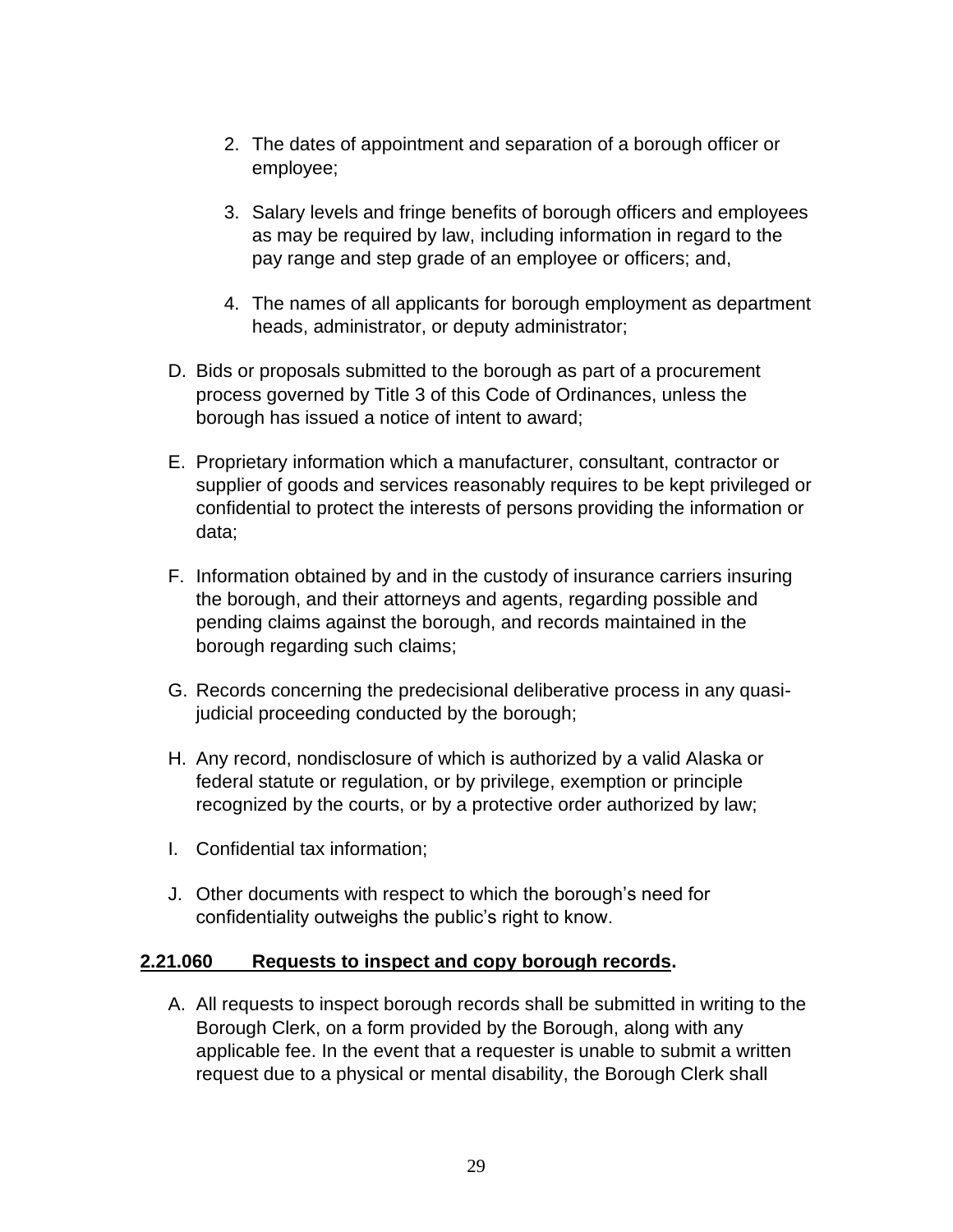either assist the requester in preparing a written request, or treat the oral request as a written request.

- B. All requests for records shall be approved or denied by the Borough Clerk.
- C. The Borough Clerk shall refer all approved requests to the department head responsible for maintaining those records to which the request is applicable. The Borough Clerk or designee shall, consistent with the orderly conduct of borough business and the records and information management program, make a good faith and reasonable effort to locate records that are adequately identified in the request.
- D. The department head responsible for maintaining the record shall forward it to the Borough Clerk. Before any record may be made available for public inspection and copying, the Borough Clerk or the Clerk's designee shall review the record to confirm that it may be disclosed. Within 10 business days after receiving a request, the borough clerk shall either:
	- 1. Make the borough record available to the requester for inspection, or provide the requester with a copy of the record, as requested; or
	- 2. Notify the requester in writing that the borough record is not subject to inspection, including a citation to the provision of borough, state or federal law that authorizes or requires the borough to withhold the record, or the date upon which the record was destroyed in accordance with the borough's adopted records retention schedule.
- E. The Borough Clerk may extend the initial 10-business-day period established under subsection (D) of this section for a period not to exceed 10 additional business days by providing notice to the requester within the initial 10-business-day period. The notice must state the reason for the extension and the date by which the Borough Clerk expects to be able to furnish the requested record or to issue a determination that the record is not subject to disclosure.
- F. Any denial of a request for information or inspection of borough records shall be appealable to the Mayor, upon written notice submitted within seven days of the Borough Clerk's decision.
- **G.** The fee for copying borough records shall be established by the borough's fee schedule as recommended by the borough Clerk and approved by the Borough Assembly. The fees shall not exceed the maximum fees allowable under A.S. 40.25.110.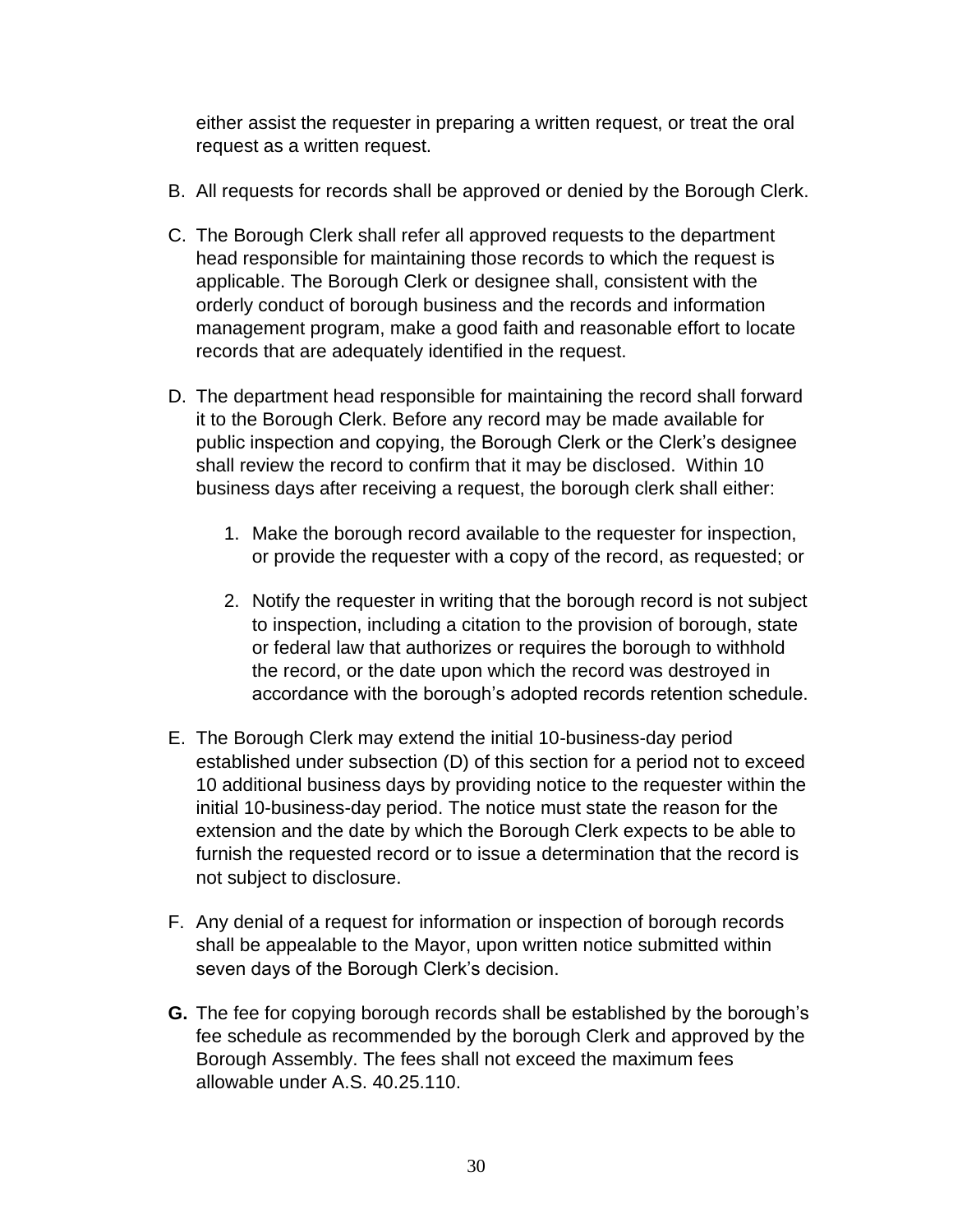## **2.21.070 Management of Public Records.**

- A. The borough clerk or clerk's designee shall serve as the records manager and shall have the primary responsibility for the development, maintenance and operation of the Borough's records management system.
- B. Each department director shall designate a records coordinator. The records coordinator shall manage the department's records according to the adopted procedures, regulations, and retention schedule. Each department director shall provide the records manager the name and contact information of the records coordinator.
- C. The records manager shall develop and provide each department with a records classification and procedures manual listing a description of all record series maintained by the borough and a general schedule for the annual relocation of inactive records to the record center for storage or digital imaging for transfer to microfilm or another storage medium.
- D. The records manager shall cause records stored in computer memory device systems to be reviewed, stored and destroyed in the same manner and at the same time as if the records were maintained in written, printed or photographic form.
- E. The assembly shall adopt by resolution a records retention schedule and approve by resolution any changes to that retention schedule setting forth time schedules for retention of particular series of records.
- F. The records manager shall review and update the retention schedule biannually. Department records coordinators shall work with the records manager to review and update the department's record series and retention schedule biannually. Records coordinators shall fill out a retention schedule change form submit it to the department director for approval and submit it to the records manager for action.
- G. The records manager shall develop a schedule for the destruction or other disposal of obsolete records at the end of the retention period established for that type of record series. That schedule shall not apply to records of vital, historical, legal or financial value. Thirty days prior to destruction of an obsolete record, the records manager shall circulate to each department head for comment a detailed listing of all records to be destroyed and the date for destruction. The department director must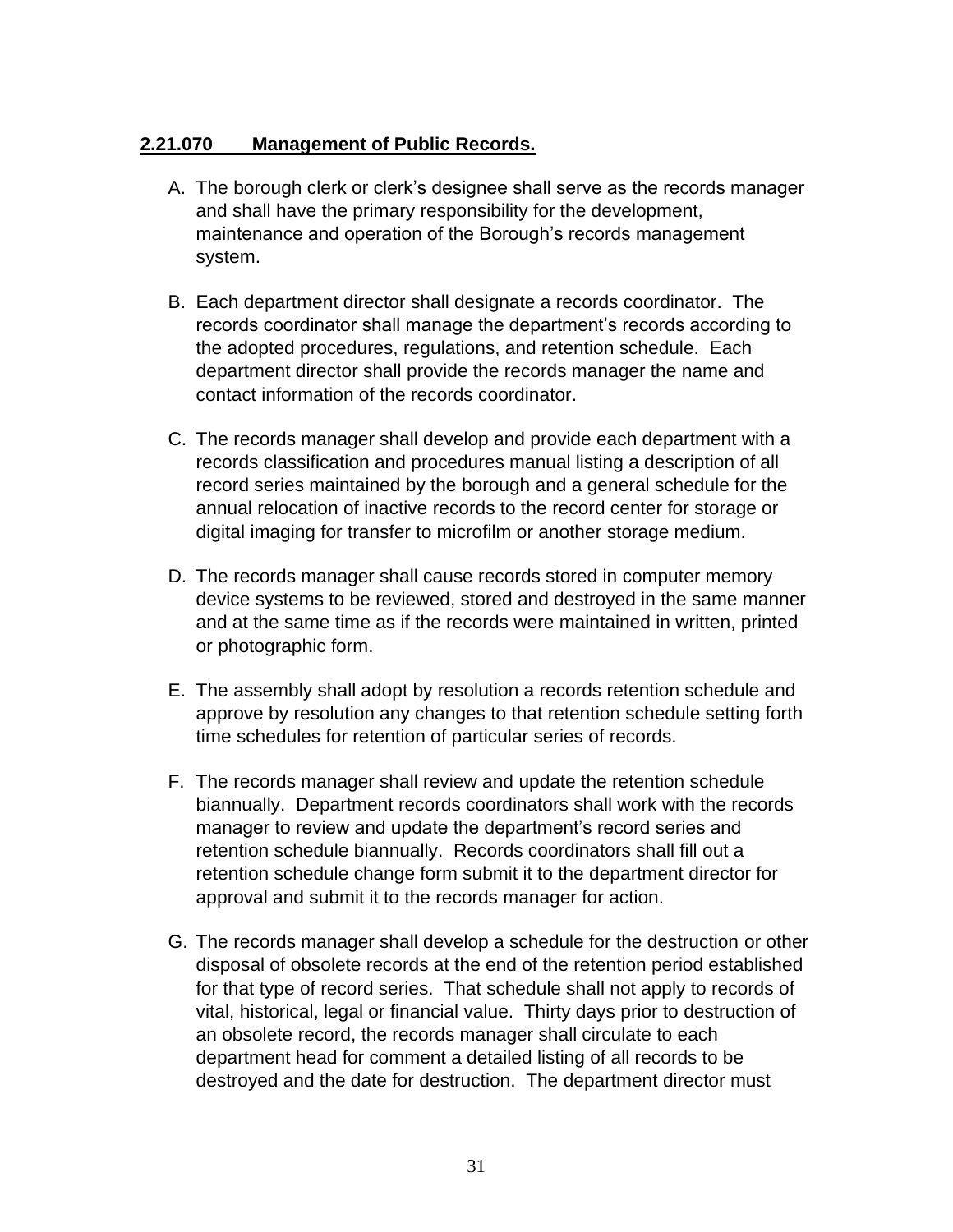respond prior to the date for destruction to prevent disposal of any record in the detailed listing.

- H. The records manager shall maintain a permanent log of all destroyed records. The borough clerk shall report to the Assembly annually a detailed description of the obsolete records destroyed.
- I. The records manager shall have the authority to provide a microfilm and/or electronic document imaging of records as designated for efficient management of active and inactive records.
- J. The records manager may replace any original record which is lost, worn or damaged by a certified copy of that record, and the replacement shall be considered an original record for all purposes.

# **2.21.080 Regulations.**

The borough assembly may adopt regulations to effectuate this chapter. The borough clerk's office shall submit regulations to the assembly for approval, by resolution, to carry out the proposed purposes as set forth in this chapter.

### **2.21.090 Duties of Borough Departments.**

Each department shall establish and maintain a file system in the most organized and efficient manner possible and in compliance with any records management regulations approved by the assembly.

(Ordinance 18-06, New Chapter, 2.21)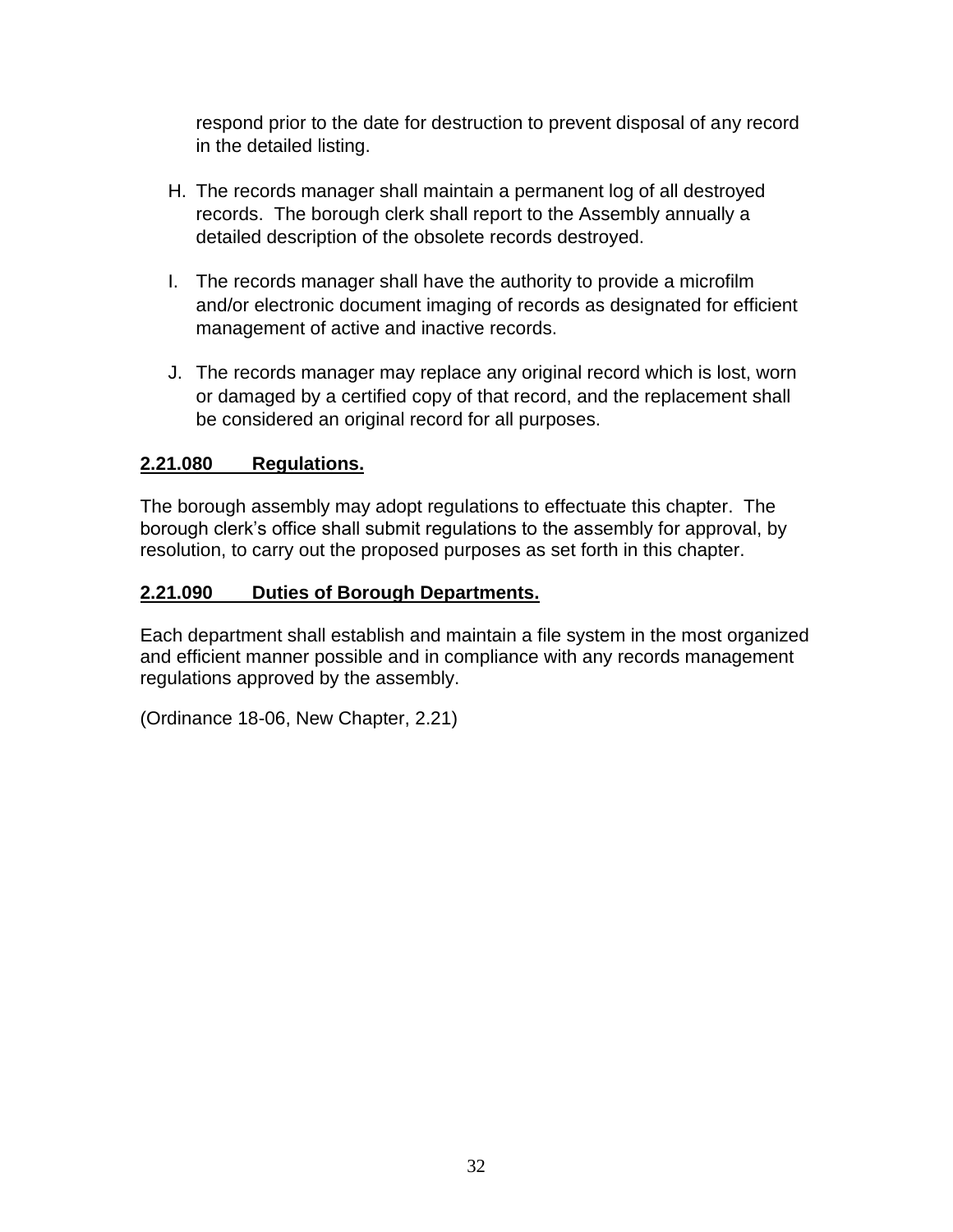# ADMINISTRATION

# Chapter 2.28 -- Borough Clerk

#### **Sections:**

| 2.28.010 | Appointment--Term.                 |
|----------|------------------------------------|
| 2.28.020 | Borough Clerk.                     |
| 2.28.030 | <b>Additional Duties of Clerk.</b> |
| 2.28.040 | Acting Clerk.                      |

### **2.28.010 Appointment.**

The Borough clerk shall be appointed by the Mayor. He shall hold office at the pleasure of the Assembly.

(Ord. 14-04 (Amended Ord. 88-1), Sec. 2.28.010, part, 1987)

### **2.28.020 Borough Clerk**

- A. The Borough Clerk shall:
	- 1. Give notice of the time and place of meetings of the Assembly and all Boards and Commissions to the Assembly and to the public;
	- 2. Attend meetings of the Assembly and of all Boards and Commissions and keep the journal;
	- 3. Arrange publication of notices, ordinances, and resolutions for the Assembly, and all Boards and Commissions;
	- 4. Maintain and make available for public inspection an indexed file including the municipal ordinances, resolutions, rules, regulations, and codes;
	- 5. Attest deeds and other documents; and,
	- 6. Perform other duties specified in this title or prescribed by the Mayor or by the Assembly and any Board or Commission of the Borough.

(Ord. 14-04 (Amended Ord. 88-1), Sec. 2.28.020, part, 1987)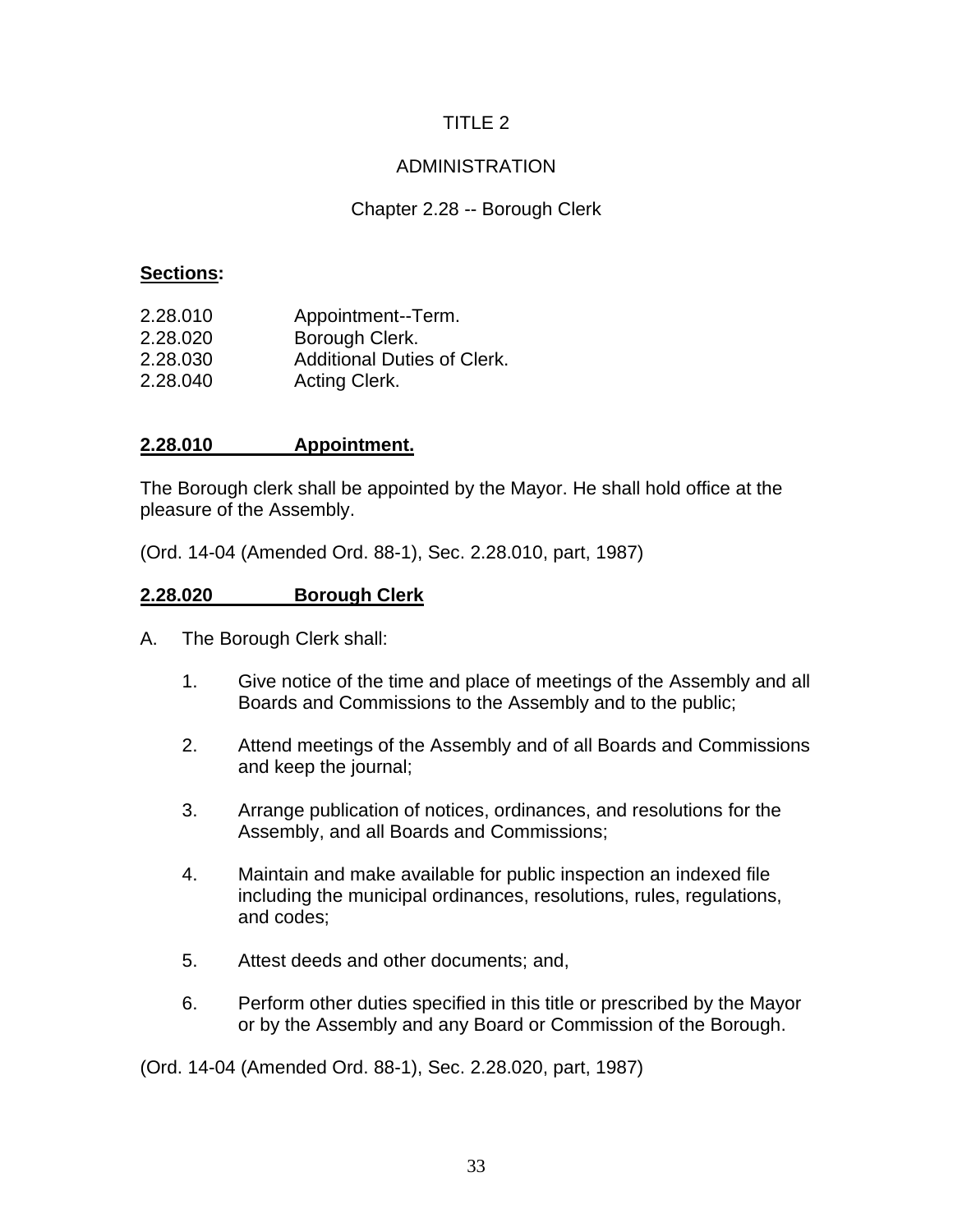# **2.28.030 Additional Duties of the Clerk.**

- A. The Borough Clerk shall record and certify all actions of the Assembly and Planning Commission.
- B. The Borough Clerk shall have the power to administer all oaths required by law.
- C. The Borough Clerk shall be custodian of the Borough seal and the official records of the Borough.
- D. The Borough Clerk shall give to the proper officials ample notice of the expiration or termination of any term of office and, when necessary, the conditions or requirements of all bonds, franchises, contracts or agreements.
- E. The Borough Clerk shall be the registrar of the Borough and shall be responsible for the calling and supervision of all Borough elections unless otherwise provided by law.

Ord. 14-04 (Amended Ord. 88-1), Sec. 2.28.030, part, 1987)

#### **2.28.040 Acting Clerk.**

In case of the temporary absence of the Borough Clerk, the Assembly may appoint an acting Borough Clerk, with all the powers and obligations of the Borough Clerk. The acting Borough Clerk shall be duly qualified.

The acting Borough Clerk shall in all cases sign all documents in the name of the Borough Clerk, subscribing his personal signature as acting Borough Clerk.

(Ord. 14-04 (Amended Ord. 88-1), Sec. 2.28.040, part, 1987)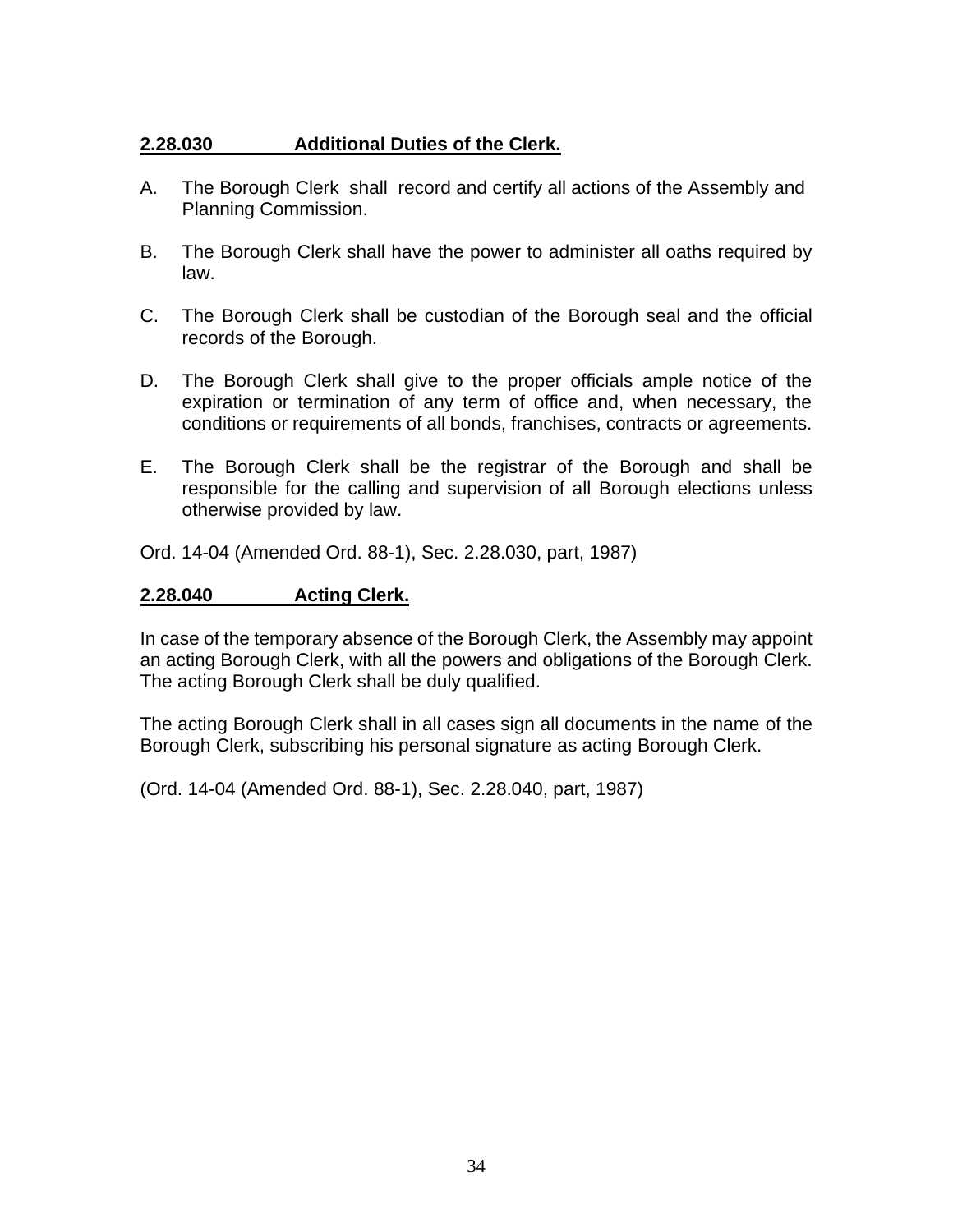# ADMINISTRATION

### Chapter 2.29 – Finance Department

Sections:

2.29.010 Finance Department. 2.29.020 Finance Department Director

#### **2.29.010 Finance Department.**

There shall be a Finance Department, the head of which shall be the Borough Treasurer. The Finance Director may create divisions in the Finance Department, which approval of the Mayor, the officers of which shall be appointed by the Mayor and under the direction of the Borough Treasurer. The number of employees shall be determined by, and each such employee shall be appointed by the Mayor except as he may delegate such power to the treasurer.

(Ord. 14-04 (Amended Ord. 88-1), Sec. 2.28.070, part, 1987)

#### **2.29.020 Finance Department Director.**

- A. The Borough Finance Director who shall be appointed by the Mayor, and shall serve at the Mayor's pleasure.
- B. The Finance Director shall be the custodian of all municipal funds. The Finance Director shall keep an itemized account of money received and disbursed, and shall pay money on vouchers drawn against appropriations.
- C. The Finance Director shall:
	- 1. Give bond to the municipality in a sum which the Assembly directs;
	- 2. Be responsible for all matter pertaining to the maintenance of all fund accounts of the Borough, and the maintenance and care of all property used for such purpose;
	- 3. Certify all appropriation encumbrances as to availability of appropriation balances and funds;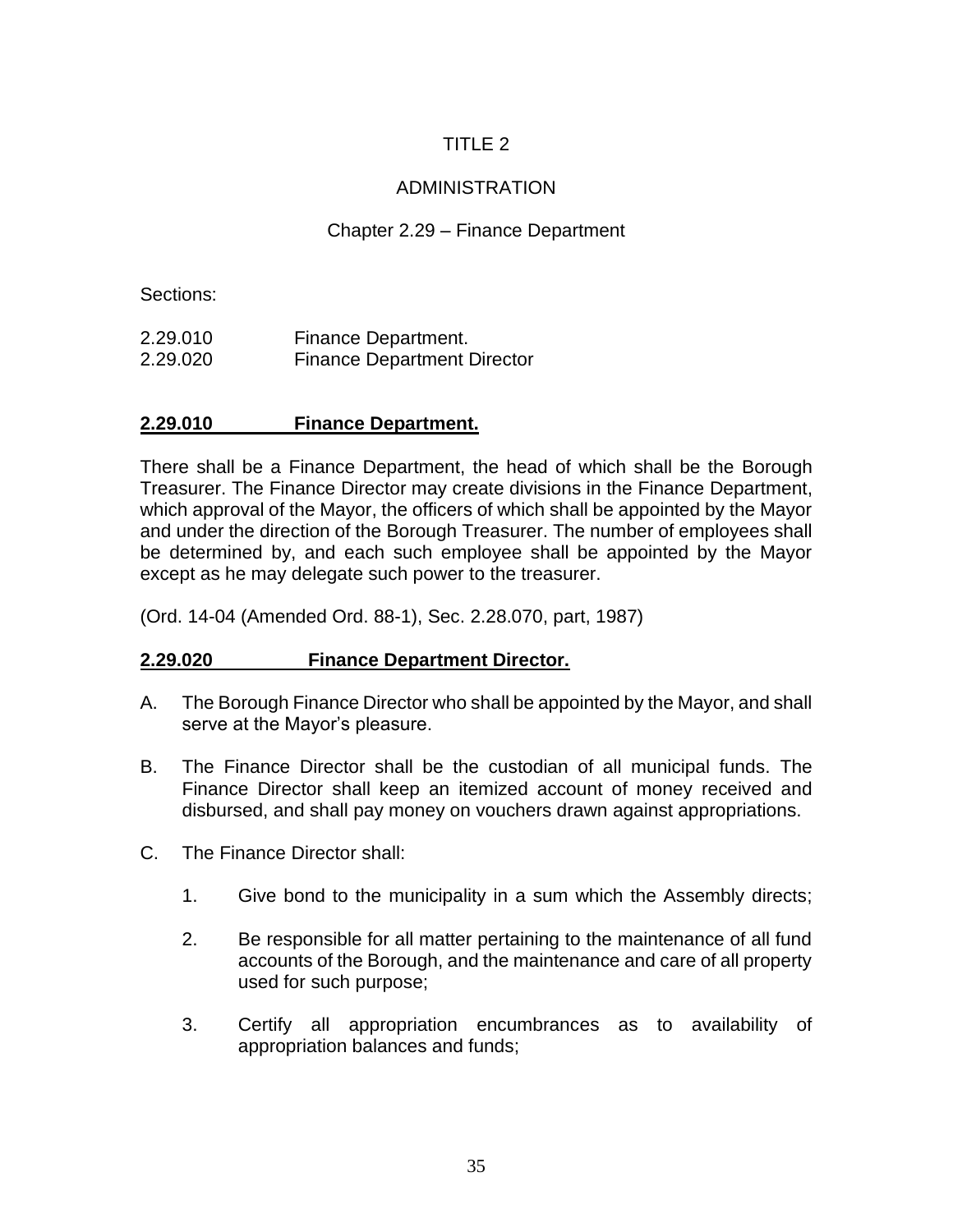- 4. Prepare and submit to the Mayor such financial reports and other data as may be required;
- 5. Prescribe and control such procedures as are necessary to protect Borough funds and property; and,
- 6. Perform such other duties as the Mayor may require.

(Ord. 19-08 (Amended Ord. 14-04, Section 2.29.020)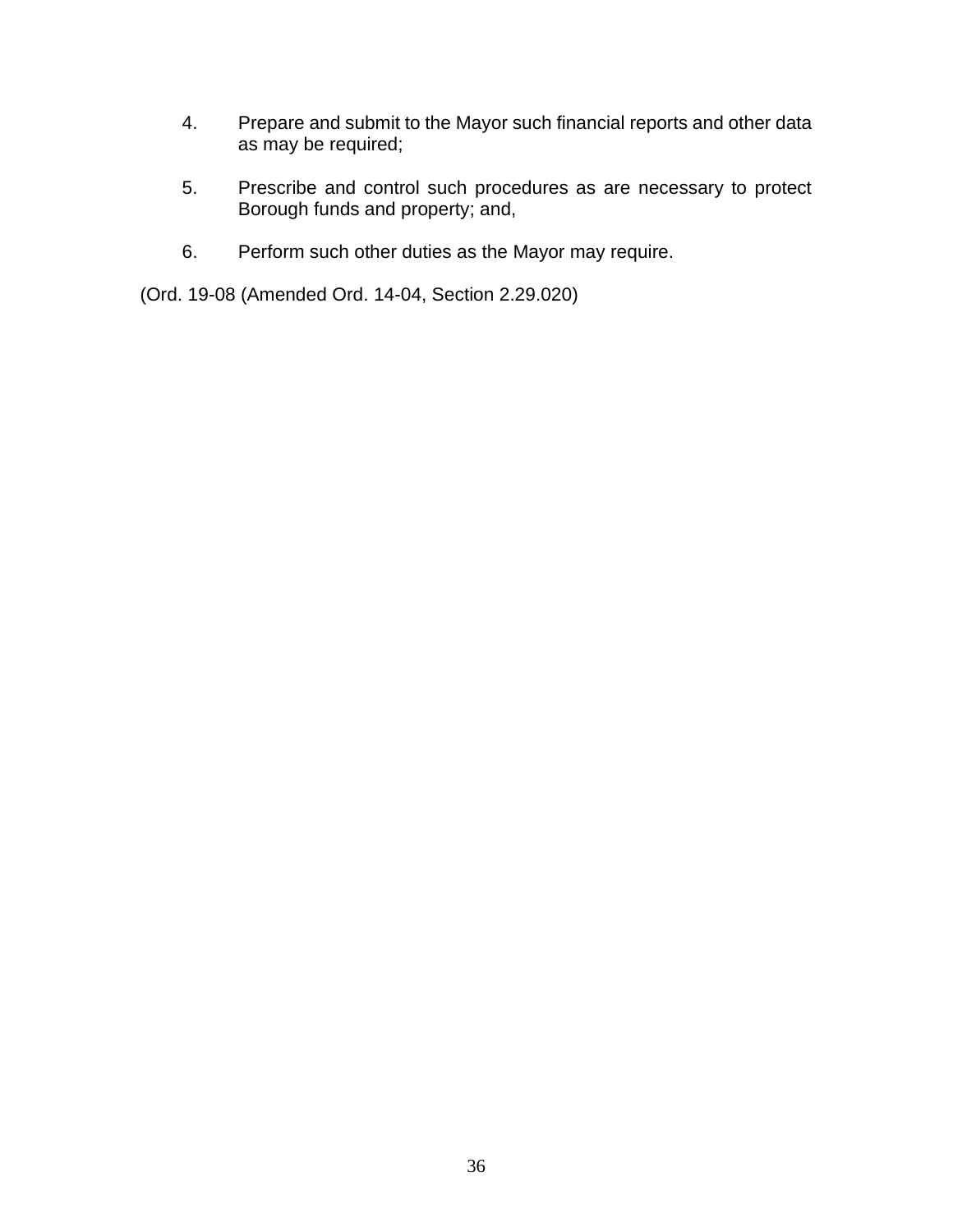### ADMINISTRATION

## Chapter 2.40 -- Public Works Department

#### **Sections:**

| 2.40.010 | Department Established. |
|----------|-------------------------|
| 2.40.020 | Functions.              |

#### **2.40.010 Department Established.**

There is established the Borough Public Works Department. The head of the public works department is the Maintenance Director who is appointed by, and serves at the pleasure of, the Mayor. The Maintenance Director shall supervise and be responsible for the work and functions of the Borough Public Works Department. Employees of the department shall be hired by the Mayor and supervised by the Director. The department shall be managed and supervised subject to the directions of the Mayor.

(Ord. 14-04 (Amended Ord. 97-5), Sec. 2.40.010)

# **2.40.020 Functions.**

The Department shall be responsible for:

- A. The maintenance, repair and upkeep of buildings, harbor, marine and other public facilities for which the Borough is responsible;
- B. The maintenance of equipment assigned to the department;
- C. The inspection of all Borough owned schools, docks and other marine facilities and other public facilities owned by the Borough or for which it has contractually assumed maintenance and repair responsibilities;
- D. Regularly reporting to the Mayor the condition of all Borough owned buildings and other public facilities;
- E. Annually preparing a report on the status and condition of all schools and related facilities for the Assembly and School Board;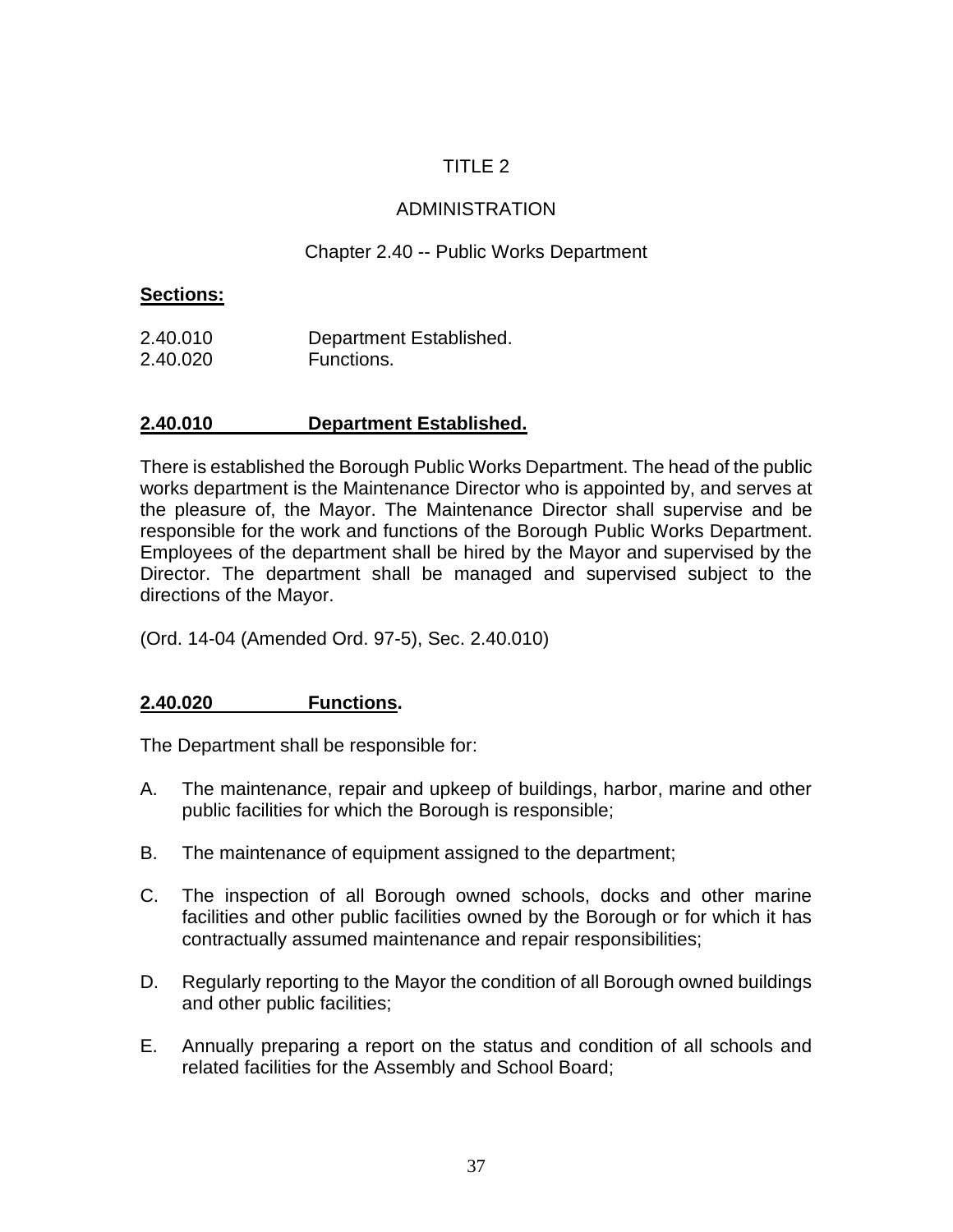- F. Preparing a 6 year capital projects plan to accomplish the Borough needs for major and minor repair, rehabilitation and replacement of Borough owned buildings and other public facilities including school facilities;
- G. Providing such review of the design, plans, maps and specifications for public works projects as may be requested by the Mayor or Administrator;
- H. Coordinating with the Borough's engineer and contractors on public works projects as may be needed;
- I. Performing or supervising minor construction projects; and,
- J. Other functions assigned by the Mayor.
- (Ord. 14-04 (Amended Ord. 97-5), Sec. 2.40.020)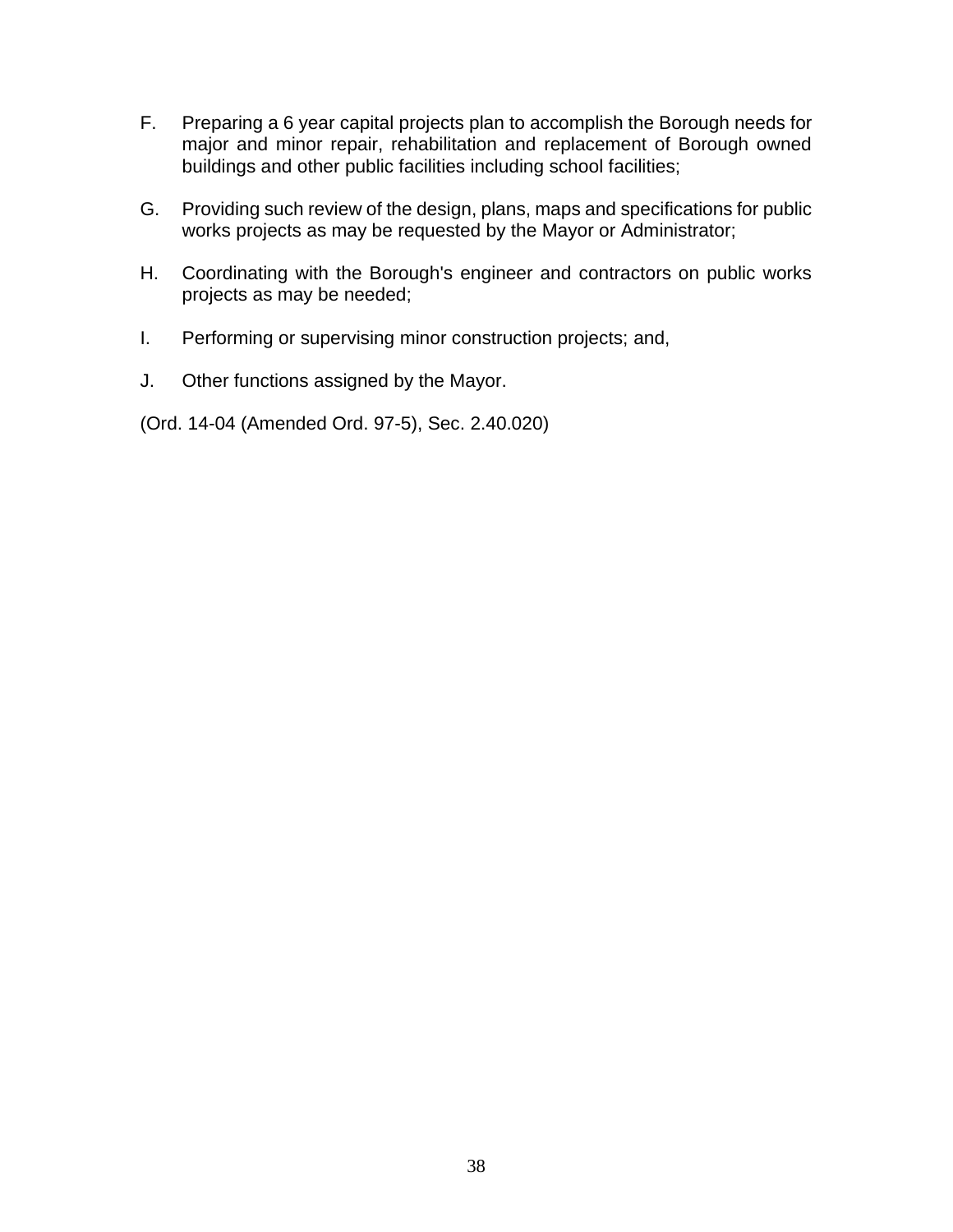### ADMINISTRATIVE

## CHAPTER 2.60 -- NATURAL RESOURCES DEPARTMENT

#### **Sections:**

| 2.60.010 | Natural Resources Department - Established      |
|----------|-------------------------------------------------|
| 2.60.020 | <b>Natural Resources Department - Functions</b> |

#### **2.60.010 Natural Resources Department - Established.**

There is established the Borough Natural Resources Department. The head of the department shall be appointed by and serve at the pleasure of the Mayor and shall be known as the director of the department. Employees of the department shall be hired and terminated by or with the approval of the Mayor and shall work under the direction and supervision of the director.

(Ord. 14-04 (Amended Ord. 92-13), Sec. 2.60.010)

#### **2.60.020 Natural Resources Department - Functions.**

The department is responsible for:

- A. the identification of land and interests in land that are appropriate for selection by the Borough under any entitlement.
- B. The acquisition, management, and disposal of land and interests in land,
- C. The study, investigation, and monitoring of fish, wildlife and other natural resources within the Borough.
- D. The promotion of development, use, and renewal of natural resources within the Borough.
- E. The provision of assistance and guidance, to other responsible parties, on the protection, development, management, and renewal of natural resources within or affecting the Borough, and
- F. Maximizing benefits to the Borough and its residents from the presence, development, use and renewal of natural resources within and affecting the Borough.